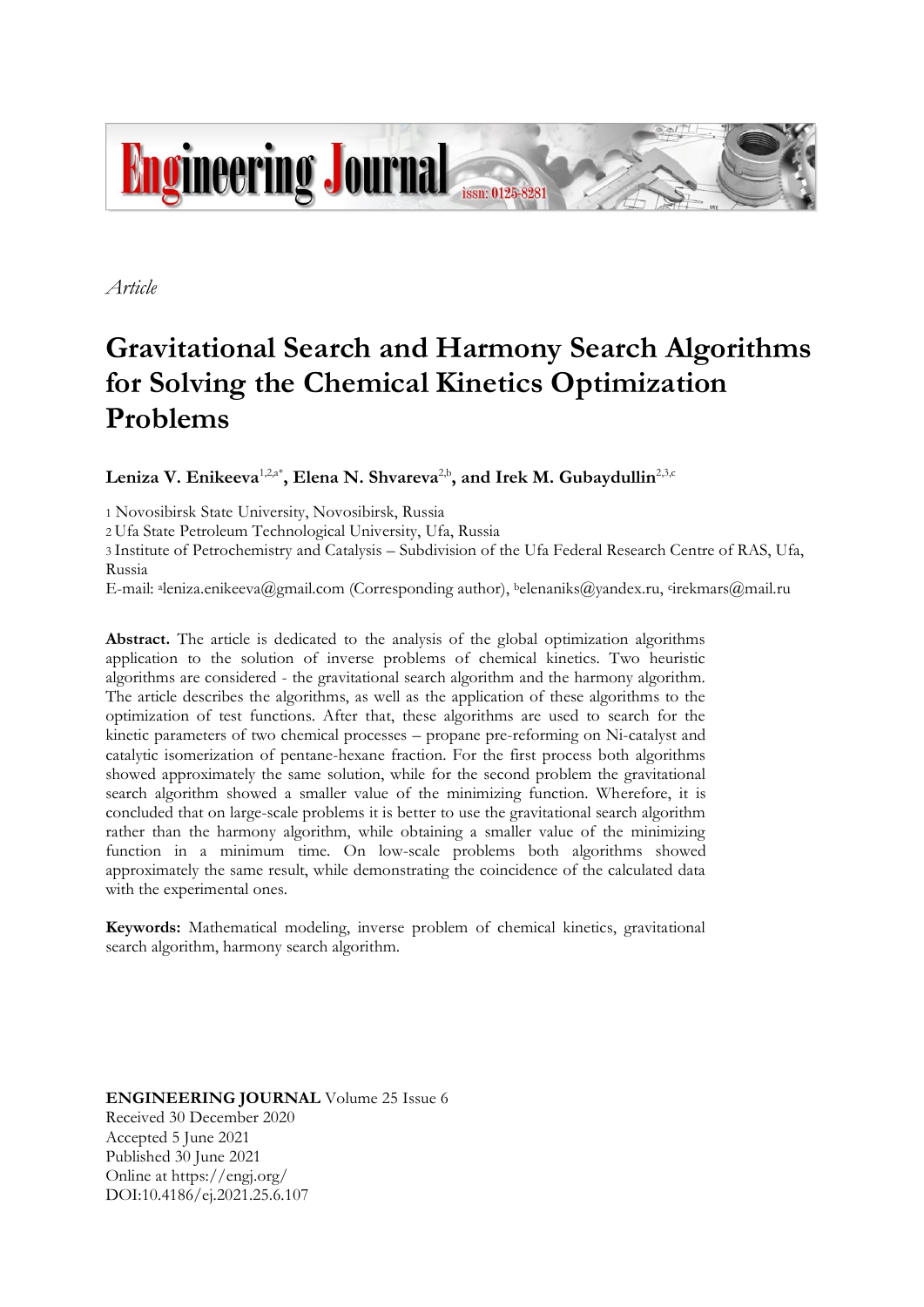# **1. Introduction**

Optimization problems can be found in almost all fields of technology. Optimization in general is the process of maximizing beneficial characteristics, ratios and minimizing costs. Optimization problems are usually very complex and have many conditions. The development of optimization methods is very important for engineering applications. Most traditional optimization methods require gradient information and therefore cannot be used to solve non-differentiable functions. Furthermore, such methods usually suffer from falling into the local optimum trap when solving complex optimization problems with many local optima. However, many real engineering optimization problems are very complex and their objective functions usually have several local optima. The disadvantages of traditional optimization methods have prompted researchers to develop better optimization methods for solving real engineering optimization problems in particular heuristic optimization methods [1].

Heuristic optimization methods have found widespread use in solving engineering optimization problems in various fields, such as robot path planning [2], navigation of unmanned aerial vehicles [3], identification of influential users in the social network [4], and others.

However, today a fairly small number of articles are dedicated to the application of modern metaheuristic methods to the problems of modeling industrial chemical processes. The first stage of modeling a reactor of an industrially important chemical process - building a kinetic model - involves solving the inverse problem of chemical kinetics, which in turn is a laborious optimization problem. The inverse problem of chemical kinetics is reduced to continuous global optimization problems. The features of such problems are often nonlinearity, non-differentiability, multi-extremality (multimodality), ravines, lack of analytical expression and high computational complexity of the optimizable functions, as well as large-scale of the search space. These features of the chemical kinetics problems explain the absence of a universal algorithm for their solution. In the general case, the kinetic parameters of the reaction, a set of values of the activation energies and preexponential parameters, act as optimization parameters. Most industrial chemical processes are complex chemical reactions, in other words, they include more than one stage, but sometimes dozens of stages. The kinetic parameters are searched for each stage. This means that inverse problems of chemical kinetics are optimization large-scale problems. The convergence of heuristic algorithms to the global solution has not been proven, but it has been experimentally established that in most cases they give a fairly good solution. Heuristic search optimization algorithms in comparison with classical algorithms have advantages; first of all, when solving the large-scale problems, multimodal and poorly formalized problems, such as inverse problems of chemical kinetics.

Thus, the solution of inverse problems of chemical kinetics by modern heuristic methods is an urgent problem.

The objects of study in this article are two catalytic processes:

- catalytic isomerization of pentane-hexane fraction;
- pre-reforming of hydrocarbons into synthesis gas with a high methane content.

So far, the process of catalytic isomerization of pentane-hexane fraction is becoming widespread in the oil refining industry due to the fact that this process is aimed at converting linear alkanes with low octane rating into their branched structure isomers with a higheroctane rating. At the same time, the content of aromatic hydrocarbons in the process products is practically absent. In the oil refining industry arises the problem of increasing the efficiency of the isomerization process, which is associated with the modernization of reactor equipment and the optimization of operating parameters for installations, an important component of which is the development of algorithmic and problem-oriented software.

Steam-reforming of hydrocarbons is widely used in the modern chemical industry to obtain synthesis gas for the synthesis of methanol and hydrogen for the synthesis of ammonia and hydrogenation processes in petrochemistry and oil refining. For oil refineries, steamreforming of mixtures with a high content of  $C_2$  + hydrocarbons, including olefins, (so-called refinery gases) is especially relevant. For processing gases such composition proposed two-stage scheme for producing synthesis gas from the pre-reforming of heavy hydrocarbons in the gas mixture with a high content of methane at 450-500 °C followed by conversion to synthesis gas at higher temperatures. While steamreforming of methane over nickel catalysts is well studied, for pre-reforming on Ni/MgAl<sub>2</sub>O<sub>4</sub> and Rh-containing catalysts, the kinetics of steam-reforming reactions, especially olefins, is not well studied.

Therefore, the purpose of this article is to develop a software package "System for the optimization and investigation of industrially important heterogeneous catalytic processes" for solving inverse problems in modeling the catalytic isomerization reaction of pentanehexane fraction and the process of pre-reforming of hydrocarbons using modern heuristic optimization methods. The gravitational search method and the harmonic search method are selected as heuristic methods.

# **2. Related Works**

In recent years, some metaheuristic optimization algorithms, such as Particle Swarm Optimization [5, 6], Genetic Algorithms [7, 8], have been applied to solve chemical kinetics problems.

Kazantsev at al. [5] used particle swarm optimization (PSO) method for solving the inverse chemical kinetics problem for the n-hexane isomerization process on a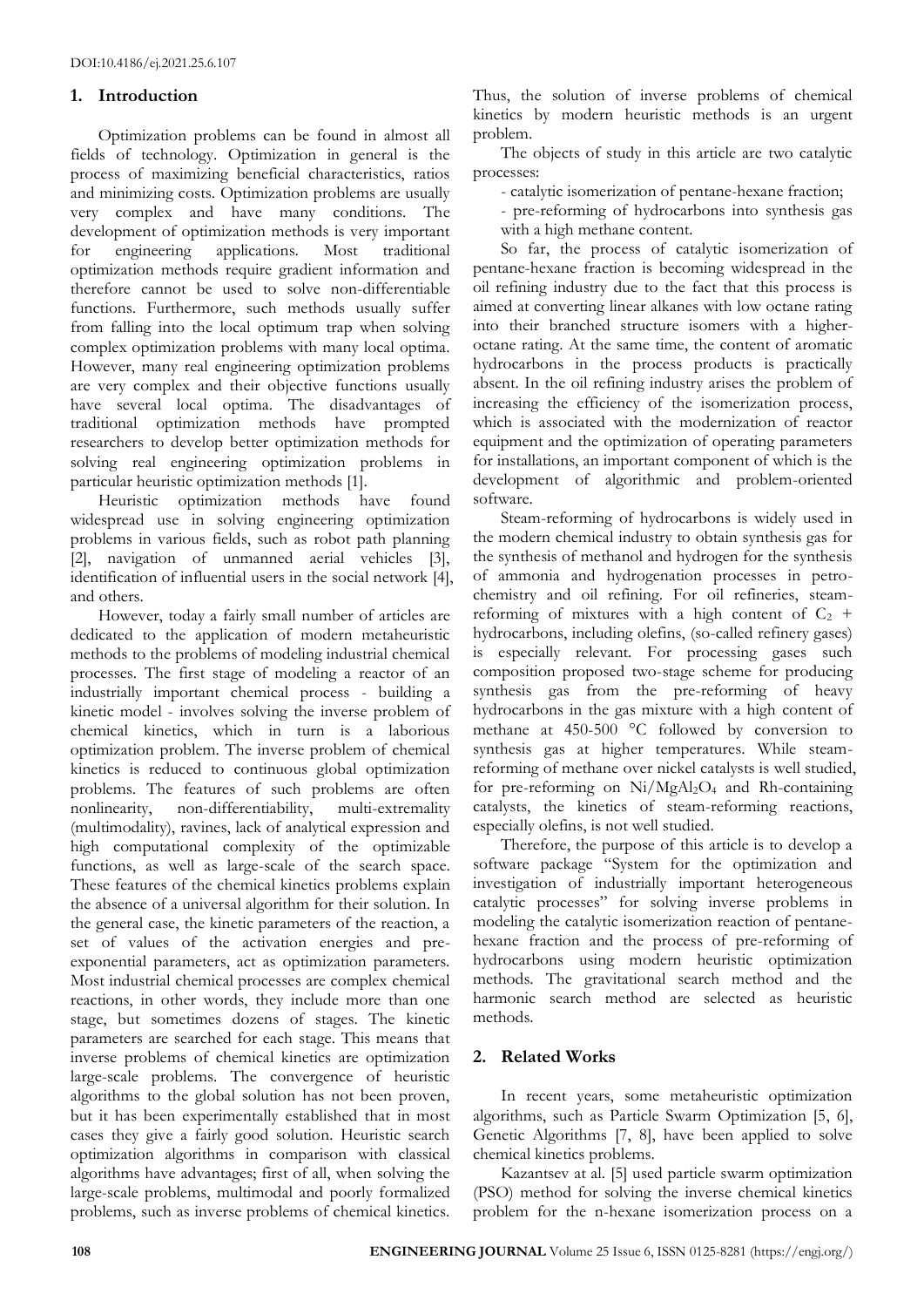sulfated zirconia catalyst sample. Pontes at al. applied the heuristic method of particle swarm optimization for inverse problem analysis during the identification of reaction kinetics constants in microreactors for biodiesel synthesis [6].

In [9] the inverse mathematical problem of estimating the parameters of a system of differential equations and its initial point using the measured data was provided for the hexadecane disintegration reaction. A specific heterogeneous multi-objective genetic algorithm with the island meta-heuristic was used and its efficiency in solving this problem was proved by the investigation results.

Alireza Taghipour et. al. [10] developed a discrete six-lump kinetic model for the thermal cracking of vacuum residue in the visbreaking process, and the timedependent behavior of each individual lump has been determined. A combination of the heuristic method and gradient-based method (hybrid method) has been taken into account to optimize the parameters of the model. A number of 60 parameters was considered primarily, which has been reduced to 36 with the aim of flash calculation information, and optimized.

In [11] the reaction in the human stomach when neutralizing acid with an antacid tablet was simulated and the evolution over time of the concentration of all chemical species present in the reaction medium was obtained. Kinetic constants of a chemical reaction in heterogeneous phase have been determined and improved by using hyperheuristics based on parameterized schemes for metaheuristics. The hyperheuristic approach provided satisfactory values for the metaheuristic parameters and, consequently, satisfactory metaheuristics for the problem of determining the kinetic constants.

In Ref. [12], the process parameters were identified and optimized by gravitational search algorithm (GSA) for the production of synthesis gas (Synthesis gas is employed in chemical processes for the production of methanol, ammonia, hydrogen and higher hydrocarbons).

In work [13] the harmonic algorithm was used to improve the Alopex-based evolutionary algorithm for application in reaction kinetic parameter estimation. Harmony search Alopex-based evolutionary algorithm was used to estimate reaction kinetic parameters for a heavy oil thermal cracking three lumps model and Homogeneous mercury (Hg) oxidation.

The literature review proved that various heuristic methods have already been used to solve problems of chemical kinetics, but there are practically no references to the works devoted to the application of the method of gravitational and harmonic search to the development of kinetic models of chemical reactions. However, these algorithms are successfully used to solve optimization problems in various fields of science and technology.

The gravity search algorithm is widely used in Power engineering. Bhattacharya et al. [14] solved the multiobjective optimal power flow problem using GSA. The objectives of this study were fuel cost, loss, and voltage

deviation. Jahan et al. [15] solved the security constrained optimal power flow problem by employing an enhanced GSA. Duman et al. [16] applied GSA to find the best settings for control variables of the optimal power flow problem. Sarker et al. [17] applied GSA to solve OPF problem in the presence of multiple Unified Power Flow Controller (UPFC) devices. In this study GSA was utilized to find the optimal number and location of UPFC devices to minimize the generation cost and power system losses. Shaw et al. [18] applied an opposition-based GSA for optimizing the reactive power dispatch by finding the optimal settings of the control variables for the power system. Mondal et al. [19] used GSA in the economic emission load dispatch problem to minimize the emission of nitrogen oxides and fuel cost. Niknam et al. [20] utilized multi-objective GSA for optimal reactive power dispatch and voltage control to improve transmission loss and voltage stability. Jiang et al. [21] proposed a hybrid PSO and GSA to solve economic emission load dispatch problems considering various practical constraints.

Heuristic algorithms are useful tools to refine image processing procedures by selecting salient features, and tuning the algorithm parameters. Chakraborti et al. [22] selected features for face recognition problems using modified version of GSA in which the employed features are local binary pattern, modified census transform, and local gradient pattern. An image segmentation method based on neural networks was produced in Ref. [23], in which the weights and biases of the neural network were optimized by GSA to minimize the error rate. Authors in [24] give a recent comprehensive survey on GSA.

As for the harmonic search algorithm, it has also found application in a variety of scientific and engineering tasks.

Jaeyoung Park et al. [25] developed cascaded improved harmony search (CIHS) based on harmony search. And as a practical application, the line impedance estimation problem for a general radial power system was formulated, to which CIHS was applied. Paper [26] presents a new optimization technique developed based on harmony search algorithm (HSA), called chaotic improved harmony search algorithm (CIHSA). To validate the effectiveness of CIHSA, it was used to solve the combined economic emission dispatch problem, which practically is a complex high-dimensional nonconvex optimization task with several equality and inequality constraints.

However, there is still no persistent conclusion to select a certain algorithm to solve inverse problems of chemical kinetics. Next, we proceed to the mathematical description of inverse problems of chemical kinetics.

# **3. Mathematical Model**

# **3.1. Propane Pre-reforming into Methane-rich Gas over Ni Catalyst**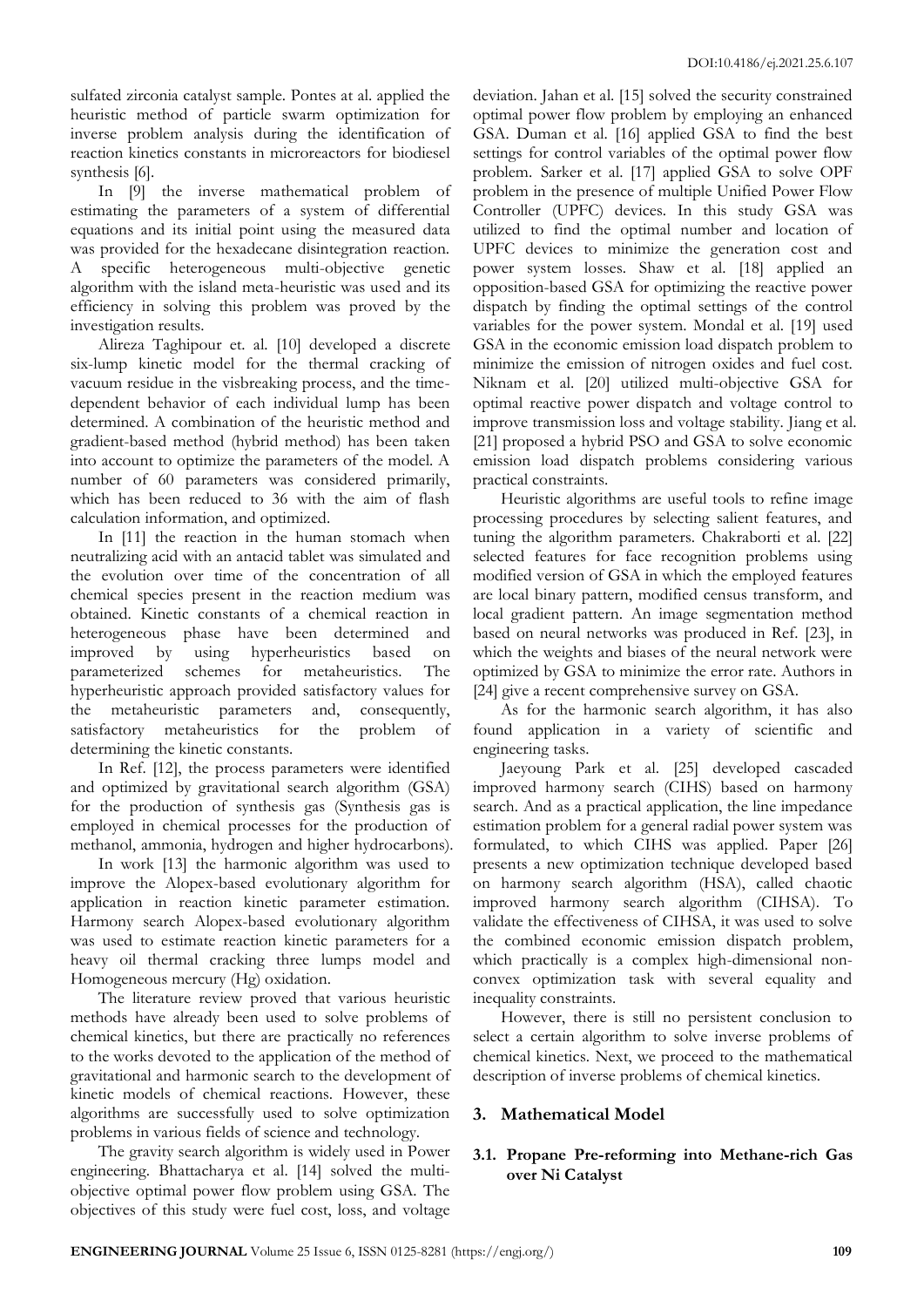DOI:10.4186/ej.2021.25.6.107

The first process under study is propane prereforming into methane-rich gas over Ni catalyst, which is an industrially important chemical process [27]. Prereforming of propane was studied over industrial nickelchromium catalyst at pressure of 1 and 5 bar, low steam to carbon molar ratio of 1 ratio, in the temperature range of 220-380 °C and at flow rates of 4000 and 12000 h-1 . The reaction scheme consists of two reactions: propane steam conversion and CO<sub>2</sub> methanation [28, 29]:

$$
C_3H_8 + 6H_2O \rightarrow 10H_2 + 3CO_2 \tag{1}
$$

$$
CO2 + 4H2 \ncong CH4 + 2H2O \n(2)
$$

The reaction rates (1) - (2) are expressed according to the Langmuir-Hinshelwood model:

$$
W_{ref} = \frac{k_{ref} \cdot \exp\left(-\frac{E_{ref}}{RT}\right) \cdot C_{\text{C3HS}}}{\left(1 + B \cdot C_{\text{C3HS}}\right)^m},\tag{3}
$$

$$
W_{\text{met}} = k_{\text{met}} \cdot \exp\left(-\frac{E_{\text{met}}}{RT}\right) \cdot C_{\text{H2}} \cdot \left[1 - \frac{P_{\text{CH4}} P_{\text{H2O}}^2}{K_{\text{eq}} P_{\text{CO2}} P_{\text{H2}}^4}\right],\tag{4}
$$

where  $W_{ref}$  and  $W_{met}$  are the reaction rates;  $E_{ref}$  and  $E_{met}$  are the observed activation energies, J/mol; *kref* and *kmet* are the pre–exponential multipliers; *B* is the constant parameter, *T* is the temperature, K; *R* is the universal gas constant, J⋅(K⋅mol). The "*ref*" and "*met*" indexes refer to pre-reforming and methanation reactions, respectively. *C*C3H8 and *C*H2 are concentrations of propane and hydrogen, mol/m<sup>3</sup> ; *m* is order of the denominator, which varied from 0 to 2;  $K_{eq}$  is the equilibrium constant of  $CO<sub>2</sub>$ methanation;  $P_{\text{CH4}}$ ,  $P_{\text{H2O}}$ ,  $P_{\text{CO2}}$ ,  $P_{\text{H2}}$  are partial pressures of the corresponding substances, bar. The mathematical model is a system of equations of material balance:

$$
\begin{cases}\nG \frac{dy_i}{dl} = \left( v_i^{ref} W_{ref} + v_i^{met} W_{met} \right) m_i \\
0 \le l \le L, i \in \{ C_3 H_8, CH_4, H_2O, H_2, CO_2 \} \\
l = 0, y_i = y_{i0},\n\end{cases} \tag{5}
$$

where *G* is a mass flow of the mixture, kg/(m<sup>2</sup>·sec);  $y_i$  is a mass fraction of the *i*-th component; *ν<sup>i</sup>* is a stoichiometric coefficient of the *i*-th component; *m<sup>i</sup>* is a molar mass of the *i*-th component, kg/mol; *l* is coordinate along the catalytic layer, m; *L* is a length of the catalytic layer, m. The mathematical model of chemical kinetics problems is a system of differential equations that describes the variations in substance concentrations over time according to the rates of reaction stages. The system of differential equations is a Cauchy problem containing the initial data [30-32]. The numerical solving of such a system of equations is a direct problem of chemical kinetics. Determining the kinetic parameters of reaction stages by comparing calculated values of substance

concentrations and experimental results is an inverse problem of chemical kinetics. The mathematical problem is to minimize the functional of the deviation between calculated and experimental values. The functional of minimizations determined as the sum of absolute deviations between calculated and experimental concentrations:

$$
f = \sum_{i=1}^{M} \sum_{j=1}^{N} \left| x_{ij}^{calc} - x_{ij}^{exp} \right| \to \min \tag{6}
$$

where  $x_{ij}$ <sup>calc</sup> and  $x_{ij}$ <sup>cap</sup> are calculated and experimental values of component concentrations; *M* is the number of measuring points; *N* is the number of substances involved in the reaction.

### **3.2. Catalytic Isomerization of the Pentane-Hexane Fraction**

The object of this research is the process of catalytic isomerization of the pentane-hexane fraction, for this process is the most dynamically developing. The catalytic isomerization is applied to increase the petrol octane number via structural changing of a carbon skeleton of linear paraffin. Hydroprocessed petrol fractions 62-70 °C, raffinates of catalytic reforming, etc. are used as a raw material. The process takes place in hydrogen in presence of bifunctional catalysts [33].



Fig. 1. Transformations of the catalytic isomerization of the pentane-hexane fraction (MP —methyl pentane; DMB —dimethyl butane).

The reaction rates included in the kinetic model were recorded according to the mass action law. Mathematical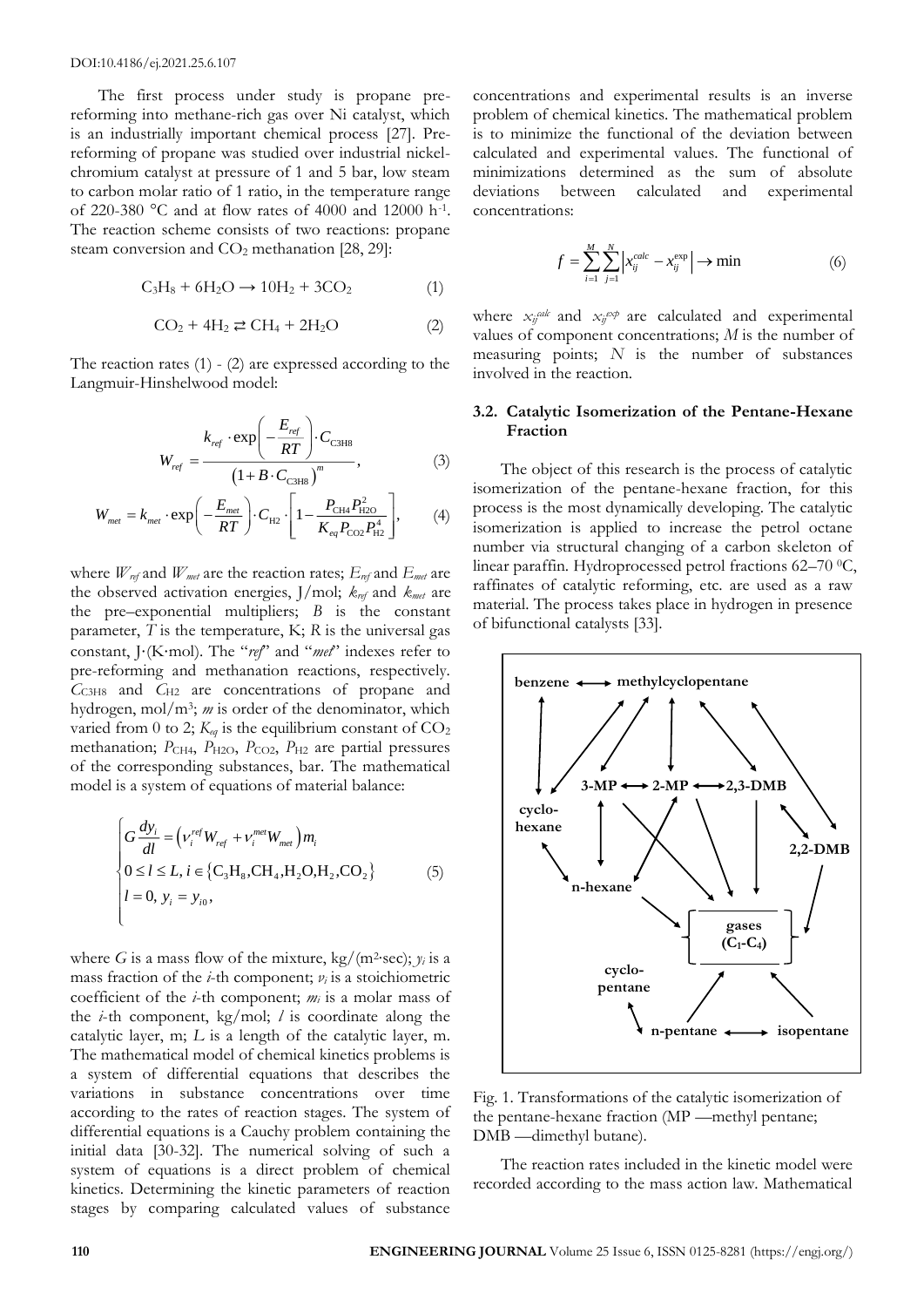model of the process represents a system of non-linear differential equations [34-36]:

$$
\frac{dx}{d\tau} = \sum_{i=1}^{J} \nu_{ij} w_j, i = 1, ..., I,
$$
  
\n
$$
w_j = k_j \prod_{i=1}^{J} \left(\frac{x_i}{F}\right),
$$
  
\n
$$
k_j = k_j^0 \exp\left(-\frac{E_j}{RT}\right)
$$
\n(7)

with initial conditions: at  $\tau = 0$ ,  $x_i(0) = x_i^0$ ,

where *νij* are stereochemical indexes of chemical transformation schemes;  $\bar{J}$  is the number of stages,  $x_i$  are mole discharges of the *i*-th component involved in reactions, kmol/h; *I* is the number of components;  $w_i$  is the rate of the *j*-th stage, kmol/(h∙kg cat.); *E<sup>j</sup>* are reactions activation energies, J/mol; *R* is gas constant, R= 8.31 J/(mol∙K); *T* is temperature, K; *k<sup>j</sup> <sup>0</sup>* are preexponential factors, kmol/(h∙kg cat.); τ is conditioned contact time, (kg cat.); F is mole discharge of the flow, kmol/h.

Mathematical model (7) represents the Cauchy task that accounts the raw material flow speed in the reactor and temperature change (8) because it is necessary to account non-isothermal character of the technological process:

$$
\frac{dT}{d\tau} = \frac{\sum_{i=1}^{I} \left( \frac{dx_i}{d\tau} \cdot \Delta H_{T_i}^f \right)}{\sum_{i=1}^{I} \left( x_i C_{p_i}^T \right)},
$$
\n
$$
\frac{dF}{d\tau} = \sum_{i=1}^{I} \frac{dx_i}{d\tau}
$$
\n(8)

with initial conditions: at  $\tau=0$ ,  $T(0)=T^0$ ,

where T is temperature, K,  $\Delta H_{Ti}^f$  is enthalpy of the *i*-th component formation at temperature T, J/mol;  $C_{pi}^{T}$  is specific heat of the *i*-th component at temperature *T*, (J/mol∙K); *F* is mole discharge of the flow, kmol/h.

Therefore, the elaborated mathematical model represents a system of 19 equations (17 equations for individual components, one for temperature, and one for mole discharge of the raw material in the reactor). The solution of systems of differential equations (5) and (7) - (8) is a direct problem of chemical kinetics, as a result of which, for given kinetic parameters, the change in the concentrations of the reaction components is calculated. In this paper, as a solver of systems of differential equations, we used the 'Radau' option of the 'solve\_ivp' method of the scipy library in the Python programming language. Implicit Runge-Kutta method of the Radau IIA family of order 5 [37] with a third-order accurate embedded formula.

Contrariwise, the inverse problem is the search for optimal kinetic parameters – activation energies *E<sup>j</sup>* and pre-exponential factors  $k_j^0$ , included in Eq. (7). The total number of unknown parameters is 96 (48 activation energies and 48 pre-exponential multipliers).

The search for kinetic parameters for the problems presented in paragraphs 2.1 and 2.2 is the inverse problem of chemical kinetics. In this paper, two heuristic algorithms are proposed to be applied to solve these problems.

# **4. The Framework of Proposed Algorithm**

In this section, the algorithms used in this paper are briefly introduced. We consider gravitational search algorithm (GSA) and harmony search algorithm (HSA) for solving the inverse problems of chemical kinetics. GSA and HSA have been recently developed and found to be comparatively efficient. These algorithms are nature inspired, and population based. A brief description of the algorithms and pseudocodes will be given.

#### **4.1. Gravitational Search Algorithm (GSA)**

In this algorithm, search agents are objects, and the best ones have a large mass. Objects are attracted to each other by the force of gravity. Agents with a large mass attract lighter ones. Each object represents a solution to the problem and has its own position, inertial mass, passive and active gravitational masses. The heaviest agent is the current best solution, and other agents are attracted by this agent. The GSA applies Newtonian laws of gravity and motion. Each object attracts each other, and the gravitational force between two objects is proportional to the product of their masses and inversely proportional to the distance between them, page 2, write down the subscripts in substances *R*. That is in an environment with *N* objects the position of object *i* is equal to:

$$
X_i = X_i^1, \ldots, X_i^d, \ldots, X_i^n, \text{ for } i = 1, 2, \ldots, N,
$$

where  $X_i^d$  is the position of object *i* in the  $d^{\text{th}}$  dimension. The force applied to object "i" from agent "j" at time *t* is:

$$
F_{ij}^{d}(t) = G(t) \frac{M_{\rho t}(t) M_{aj}(t)}{R_{aj}(t) + \varepsilon} (X_{j}^{d}(t) - X_{i}^{d}(t))
$$

where *Maj* is the gravitational mass applied to agent *j*, *Mpi* is the passive gravitational mass applied to agent *i*, *G(t)* is gravitational at time *t*, *ε* is a small constant, and *Rij(t)* is the Euclidian distance between objects  $i$  ( $i = 1, 2, ..., N$ ) and  $j$  ( $j = 1, 2, ..., N$ ):

$$
R_{ij}(t) = \left\| X_i(t), X_j(t) \right\|_2.
$$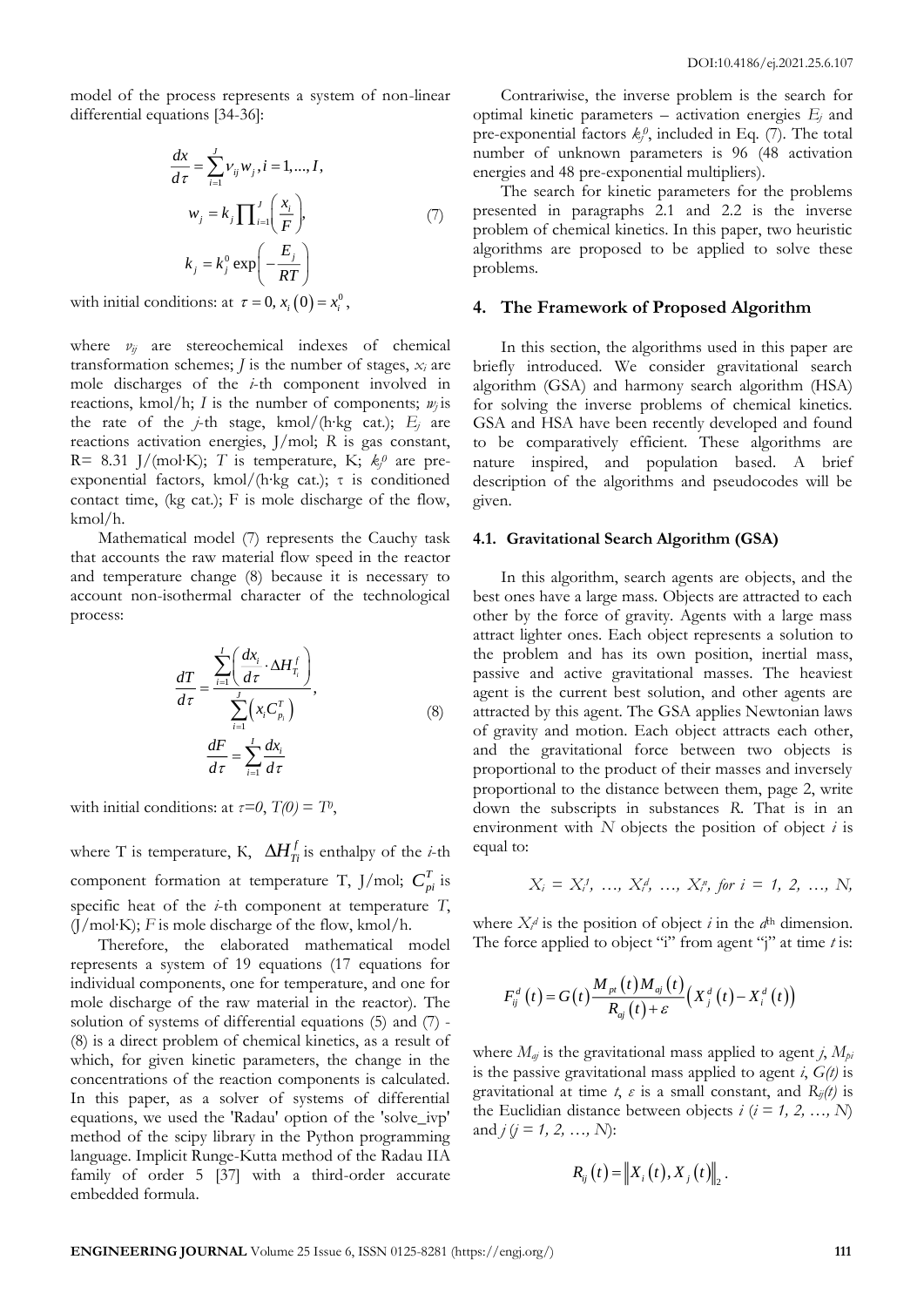DOI:10.4186/ej.2021.25.6.107

The total force that is applied to object *i* in *d* is a random sum of  $d<sup>th</sup>$  components of the forces from other objects:

$$
F_i^d\left(t\right) = \sum_{j=1,\,j\neq i}^N rand_j F_{ij}^d\left(t\right) \tag{9}
$$

where *rand<sub>i</sub>* is a number in [0,1]. The acceleration of the object *i* at time *t*, and in direction  $d^{th}$ ,  $a^{d}(t)$  is given as:

$$
a_i^d\left(t\right) = \frac{F_{ij}^d\left(t\right)}{M_{ii}^d\left(t\right)},
$$

where  $M_{ii}$  is the inertial mass of object *i*. The new velocity of an object is a fraction of its current velocity and its acceleration. Its position and velocity are calculates as follows:

$$
v_i^d(t+1) = rand_i v_i^d(t) + a_i^d(t),
$$
  

$$
x_i^d(t+1) = x_i^d(t) + v_i^d(t+1),
$$

where *rand<sup>i</sup>* is a uniform variable in [0,1]. The constant, *G*, is initialized and reduced with time to control the accuracy of the search:

$$
G(t) = G(G_0, t). \tag{10}
$$

The following expression was used as a function of Eq. (10):

$$
G = G_0 \exp\left(-\frac{\alpha t}{z}\right),\tag{11}
$$

where *z* is the number of iterations.

The gravitational and inertial masses are updated by the equations given below:

$$
M_{ai} = M_{pi} = M_{ii} = M_s; i = 1, 2, ..., N;
$$
  

$$
m_i(t) = \frac{fit_i(t) - worst(t)}{best(t) - worst(t)}, M_i(t) = \frac{m_i(t)}{\sum_{j=1}^{N} m_j(t)}
$$

where  $\hat{f}$ *i* $t_i$ <sup>*(t)*</sup> represents the fitness value of the agent *i* at time *t*, and, *worst(t)* and *best(t)* are defined as follows (for a minimization problem):

$$
best(t) = \min_{j \in \{1, \ldots, N\}} fit(t), worst(t) = \max_{j \in \{1, \ldots, N\}} fit(t).
$$

The GSA pseudocode is shown in Table 1 [38]. We developed a program in the Python 3 programming language, based on the code repository available at the link https://github.com/himanshuRepo/Gravitational-Search-Algorithm (open access).

Table 1. Pseudocode of Gravitational Search Algorithm.

| Generate initial population                                       |
|-------------------------------------------------------------------|
| while $(t \leq$ stopping criterion) do                            |
| Calculate the fitness of all search agents                        |
| Update $G(i)$ , <i>best(i)</i> , <i>worst(i)</i> for $i=1, 2, $ , |
| N.                                                                |
| Calculate of acceleration and $M_i(t)$ or                         |
| each agent <i>i</i>                                               |
| Update velocity and position                                      |
| $t = t + 1$                                                       |
| <b>Return</b> the best solution                                   |

The communication of agents is provided through gravitational force. The exploitation for the GSA is guaranteed by heavy masses that move slowly. In order to provide a balance between exploration and exploitation, the number of agents with a lapse of time in Eq. (9) should be reduced. To avoid getting into local optima the GSA uses exploration at initial phases. The level of exploration should be decreased and exploitation should be increased throughout the iterations. In order to improve the efficiency of GSA, the *Kbest* agents should attract the others and thus, *Kbest* is a function that changes with time. It is initially set to  $K_0$  at the beginning and modified in a monotonically decreasing fashion. Equation (9) is formalized as:

$$
F_i^d(t) = \sum_{j \in K_{best}, j \neq i}^{N} rand_j F_{ij}^d(t),
$$

where  $K_{best}$  is the set of heaviest  $K$  objects with the best fitness value and the largest mass.

#### **4.2. Harmony Search Algorithm (HSA)**

Harmony search is a popular universal algorithm that is used for global optimization. HSA is a metaheuristic algorithm based on musical compositions and the process of writing a composition [39]. HS is proposed in 2001 and has been applied to numerous optimization problems. In HS, a musician has three possible choices when improvising a song: (1) playing any well-known piece of music (pitches in harmony) naturally from memory; (2) playing music similar to an existing piece (by adjusting the pitch); or (3) composing random harmonic notes [40]. We assign the individuals  $s_i$  to the musicians, and the population  $S = \{s_i, i \in [1:|S|]\}$  to the orchestra. To the chord that the musician takes *s<sup>i</sup>* at a given time, we compare the value of the vector of variable parameters  $X_i$ . The set of current coordinates  $X_i$ ,  $i \in$  $[1:|S|]$  forms the  $(|S|X|X|)$  harmony memory matrix *HM*. The harmony memory ensures to keep the best harmonies to new harmony memory. It is assigned as a parameter,  $r_{\text{accept}}$  that is called harmony memory accepting rate. Usually, this parameter is taken in the range [0.7, 0.95].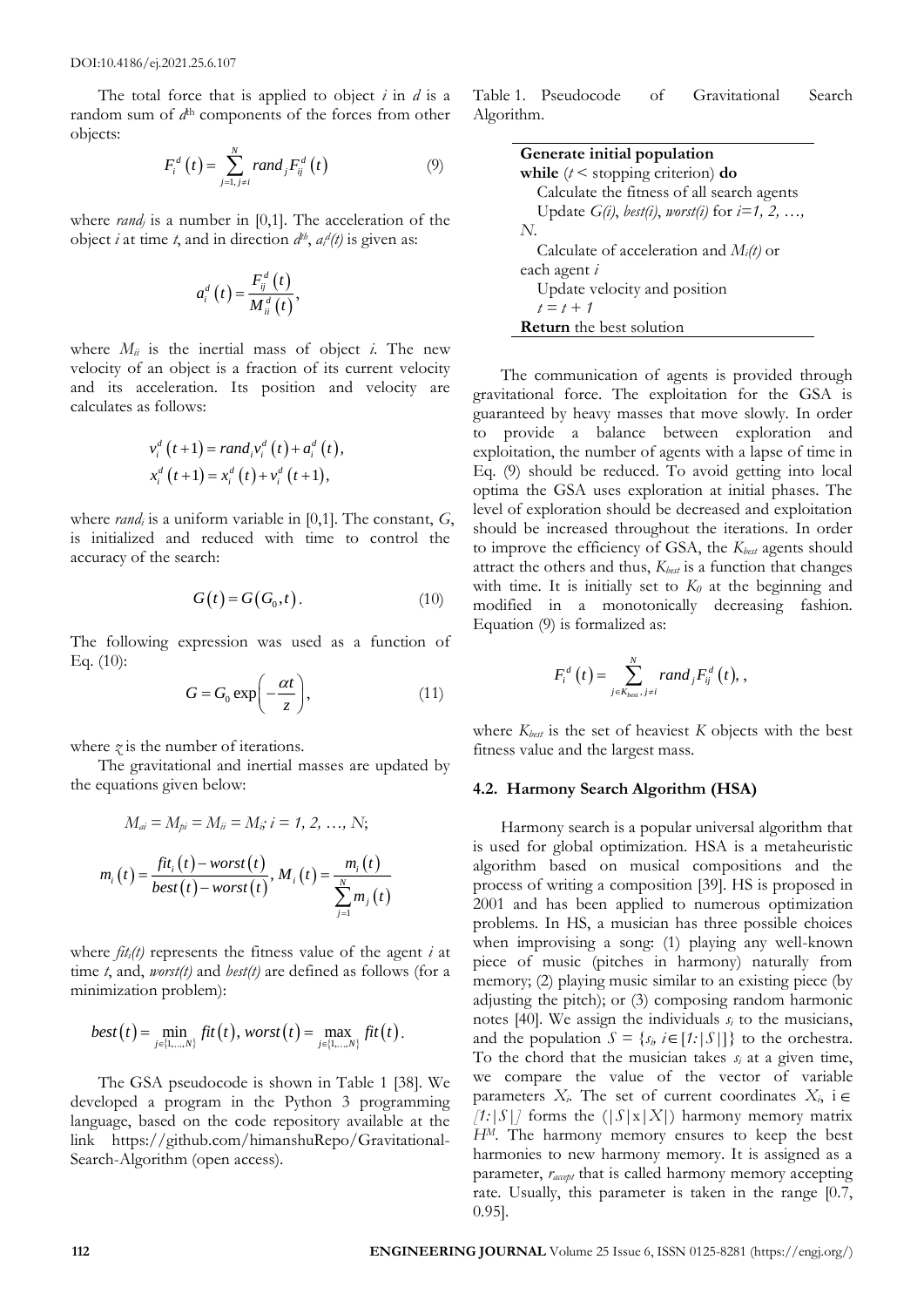The pitch adjustment is the second parameter determined by the bandwidth (*brange*) and the adjusting rate of a pitch *rpa*. Pitch adjustment strategy is organized as

 $x_{\text{new}} = x_{\text{old}} + b_{\text{range}}$ •ε,

where *xold* is the current pitch, and *xnew* is the new solution after the adjustment of pitch. This process generates a neighboring solution to the existing solution by changing the pitch slightly. Usually, this parameter is taken in the range [0.1, 0.5].

The pseudocode of HSA is given in Table 2.

|  | Table 2. Pseudocode of Harmony Search Algorithm. |  |  |  |
|--|--------------------------------------------------|--|--|--|
|--|--------------------------------------------------|--|--|--|

| Generate initial harmonics;                              |
|----------------------------------------------------------|
| <b>Introduce</b> pitch adjusting rate $(r_{pa})$ , pitch |
| limits and bandwidth;                                    |
| <b>Introduce</b> harmony memory accepting                |
| rate $(r_{\text{accept}});$                              |
| while $(t \leq$ stopping criterion) do                   |
| Generate harmonics by accepting the                      |
| best harmonics:                                          |
| Tune pitch to get new                                    |
| harmonics/solutions;                                     |
| if $(rand > r_{accept})$ then                            |
| choose a random harmonic from                            |
| population;                                              |
| else if $(rand > r_{pa})$ then                           |
| tune the pitch within limits randomly;                   |
| else                                                     |
| generate new harmonics randomly;                         |
| Find the current best harmonics;                         |
| <b>Return</b> the best solution                          |

The harmony memory ensures to keep the best harmonies to new harmony memory. It is assigned as a parameter,  $r_{\text{accept}} \in [0, 1]$  that is called harmony memory accepting rate. When the rate is too small, a few best harmonies are selected and this causes slower convergence of the HS algorithm. When the rate is too high (a value close to 1), it may not be possible to explore all the harmonies well. This can lead to wrong solutions. The parameter  $r_{\text{accept}}$  is selected between [0.7, 0.95] to prevent his problem. The pitch adjustment is the second parameter determined by the bandwidth (*brange*) and the adjusting rate of a pitch *rpa*. Pitch adjustment changes the frequencies and generates diversity in the HS. Linear or nonlinear adjustment is used to set the pitch value.

$$
x_{\text{new}} = x_{\text{old}} + b_{\text{range}} \cdot \varepsilon,
$$

*xold* is the current pitch, and *xnew* is the new solution after the adjustment of pitch. This process generates a neighboring solution to the existing solution by changing the pitch slightly. Pitch adjustment mimics like the mutation operator in evolutionary algorithms. A

parameter (pitch-adjusting rate *rpa*) can be used to control the adjustment level. A small adjustment rate can slow the convergence time of HS, whereas a high adjustment rate can act as a random search process. A value between [0.1, 0.5] is observed to be a good balance for *rpa*.

The third parameter (randomization) is used to provide diversified solutions. The randomization enables the system to explore different solutions. The randomization can direct the search to explore various different solutions to obtain the global optimal solutions. the probability of randomization is given below:

$$
p_{random} = 1 - r_{accept},
$$

where the probability of adjusting pitches are:

$$
p_{\text{pitch}} = r_{\text{accept}} \cdot r_{\text{pa}}.
$$

Despite significant success of HS applications, several studies have pointed out that search mechanisms of HS exhibit excellent explorative behavior but poor exploitative ability. The memory consideration procedure of the canonical HS is responsible for using the history information of HM to guide the search. Furthermore, the strong exploration ability of HS is due to the memory consideration strategy that selects random harmonies. As a result, the canonical HS presents strong exploration ability but poor exploitation capability. As for the Exploration Ability of Harmony Search Algorithms, in the work [41] four variants of HSA are compared and the results suggest that the exploration capacity of Improved harmony search is better than other algorithms. Paper [42] proposes the best–worst-mean harmony search (BWM\_HS) algorithm as a new variant of HS that utilizes more efficiently the valuable information stored in HM to guide the search process and to balance between the exploration and exploitation abilities during the search course.

After describing these two algorithms, the following question arises: what is the correspondence of the parameters of these algorithms with the inverse problems of chemical kinetics? In the case of the gravitational algorithm, each object in space is a set of kinetic parameters used for mathematical modeling of the chemical process. For the harmonic search algorithm each  $s_i$  chord that is part of the  $H^M$  harmony memory matrix is a set of kinetic parameters. In this paper, the kinetic parameters of the chemical process model are understood as a set of activation energies and preexponential factors for each reaction stage, as well as some additional parameters that are necessary to describe the kinetics of the process. For the problem of modeling the propane pre-reforming process, these parameters are  $E_{\text{ref}}$ ,  $E_{\text{met}}$ ,  $k_{\text{ref}}$ ,  $k_{\text{met}}$ ,  $B$ ,  $m$  (see Eq. (3) - (4)), and for the problem of modeling the catalytic isomerization of the pentane-hexane fraction, these parameters are  $E_j$ ,  $k^0_j$  (see Eq. (7)) for each stage of the reaction.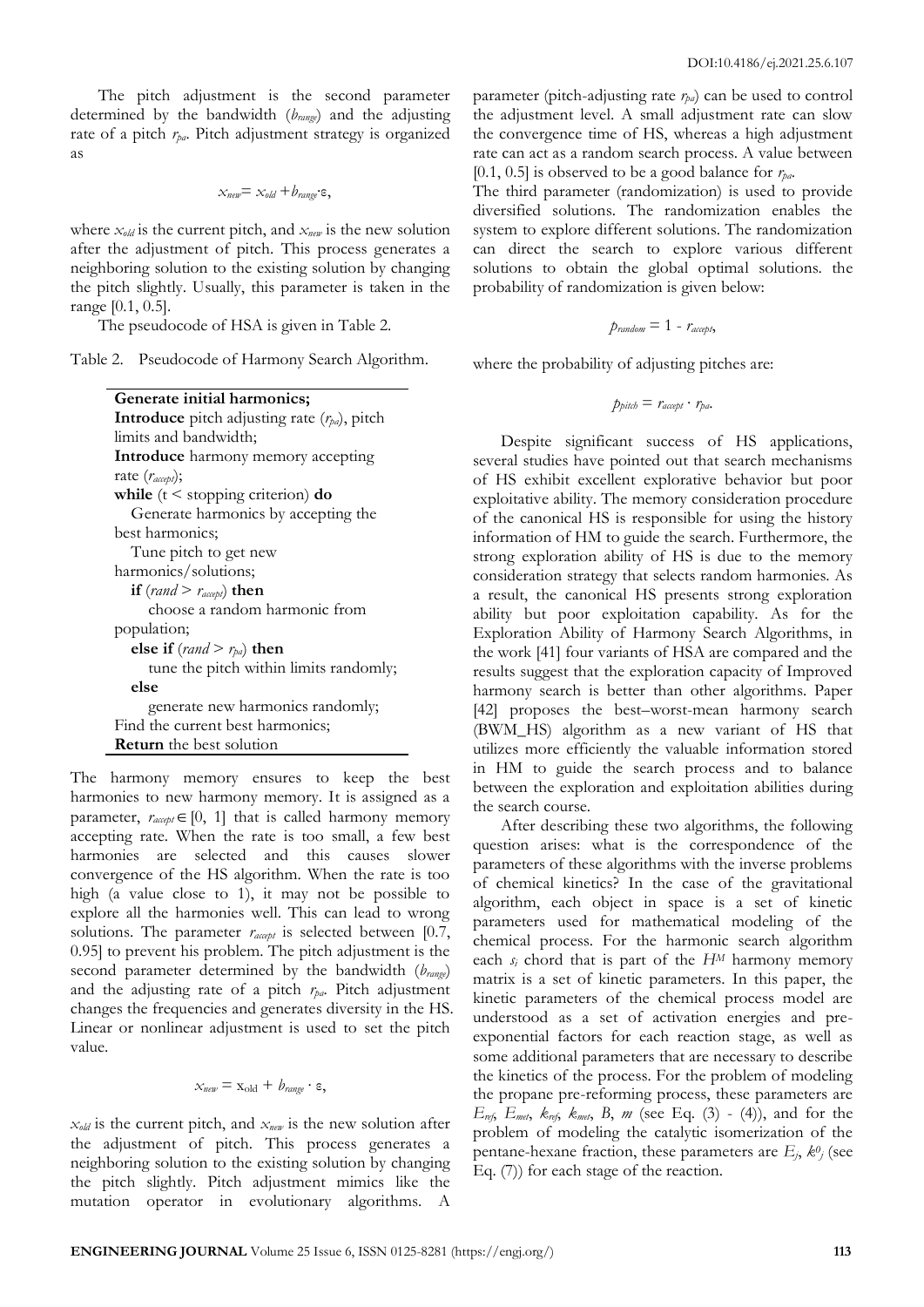#### **4.3. Comparison of GSA and HSA with State-of-theart Algorithms**

To evaluate the proposed GSA and HSA 20 benchmark functions were used. These functions are classical functions, which are often employed to check the optimization performance of different algorithms. All test functions have been listed in Table 3, where *D* indicates dimension of the function, *Range* is the boundary of the function's search space. The dimension of the functions is 30, and the global minimum is 0. Furthermore,  $F_1 - F_8$  are unimodal functions, whereas  $F_9$ – *F<sup>20</sup>* are multimodal functions.

To compare the optimization performance among different algorithms we used the next quality indicators. Mean value and standard deviation are good indicators to measure the obtained solution quality. The smaller the mean value is, the stronger the global optimization ability of the algorithm is; the smaller the standard deviation is, the more stability the algorithm is. Table 4 shows the statistical results. In this table  $\overline{x}$  and *s* indicate "mean value" and "standard deviation" respectively. Moreover, the best results are highlighted in bold. Mean value and standard deviation are calculated as follows:

$$
\overline{x} = \frac{1}{n} \sum_{i=1}^{n} x_i
$$
,  $s = \sqrt{\frac{1}{n-1} \sum_{i=1}^{n} (x_i - \overline{x})^2}$ .

We compared the performance between GSA and five state-of-the-art algorithms: Cuckoo Search (CS), Grey Wolf Optimizer (GWO), Whale Optimization Algorithm (WOA), Particle Swarm Optimization (PSO) and Salp Swarm Algorithm (SSA). The statistical results obtained by seven algorithms have been shown in Table 4. The algorithms GSA and HSA show competitiveness compared to the other state-of-the-art algorithms, although the gravitational search algorithm shows better solutions (lower  $\overline{x}$  and *s* values) compared to the harmonic search algorithm.

After testing the algorithm on benchmark functions, the GSA was applied to solve real problems, namely, the inverse problem for the process of propane prereforming into methane-rich gas over Ni catalyst and catalytic isomerization of the pentane-hexane fraction.

#### **5. Simulation Results**

# **5.1. Propane Pre-reforming into Methane-rich Gas over Ni Catalyst**

The gravitational search algorithm and harmonic search were used to simulate the process of propane prereformation. As a result of solving the inverse problem, the values  $E_{ref}$ ,  $E_{met}$ ,  $k_{ref}$ ,  $k_{met}$ ,  $B$  and  $m$ , included in the expression of reaction rates  $W_{ref}$  and  $W_{met}$ , were optimized. When solving the inverse problem, the values of *Eref*, *Emet*, *kref*, *kmet* varied, while the value of *B* varied

from 0 to 5, and  $m -$  from 0 to 2. The values obtained are shown in Table 5. The value of the functional *f* (see Eq. (6)) is presented in the last column of Table 5. It can be seen that the kinetic parameters are approximately the same, and the value of the functional *f* is also almost the same when solved by different algorithms – GSA and HSA. The values shown in Table 5 are the best solutions obtained by varying the different parameters of the algorithms. The parameters of the harmonic search algorithm for which the best solution was found are as follows: number of improvisations is equal to 1000, harmony memory size is equal to 100,  $r_{\text{accept}} = 0.95$ ,  $r_{\text{pa}} =$ 0.5,  $b_{range} = 0.25$ . As a result, the running time of the algorithm was about 8 hours.

As for the gravitational algorithm, the best solution was obtained with the following parameters:  $G_0 = 250$ ,  $\alpha$  $= 30, z = 200$ . The solution was obtained in 7 iterations of the algorithm, with a time of about 2 hours.

To sum up, despite the fact that both GSA and HSA algorithms show approximately the same f values, the operating time of the gravitational search algorithm is much shorter, that is, it is preferable to use GSA compared to HSA.

The obtained optimal values were used to solve the direct problem of chemical kinetics. Figure 2 shows the results of calculations for experiments on propane preforming. The figure shows the dependences of the concentrations of the reaction components on the temperature. The points represent experimental data; the curves are the results of modeling the process using the gravitational search algorithm. Propane is consumed during the reaction, so the curve is decreasing. The reaction components  $CO<sub>2</sub>$ ,  $H<sub>2</sub>$ ,  $CH<sub>4</sub>$  are formed, so the curves increase. The model correctly describes the available experimental data.

#### **5.2. Catalytic Isomerization of the Pentane-Hexane Fraction**

The studied algorithms were also used to solve the problem of finding the optimal parameters of the catalytic isomerization of the pentane-hexane fraction. If in the previous problem the values of the minimization functional obtained by different algorithms were approximately the same  $(f = 0.024$  for GSA and  $f = 0.027$ for HSA), then in this problem there was a noticeable difference. For the process of Catalytic Isomerization of the Pentane-Hexane Fraction, the following values of the minimization functional are obtained:  $f = 0.22$  for GSA and  $f = 0.67$  for HSA. Apparently, the harmonic search algorithm falls into the local minimum, which prevents it from reaching the global optimum. Therefore, as a solution to the problem, the kinetic parameters obtained by the gravitational search algorithm are taken, which are presented in Table 6. Table 6 represents stages of the process and corresponding kinetic parameters.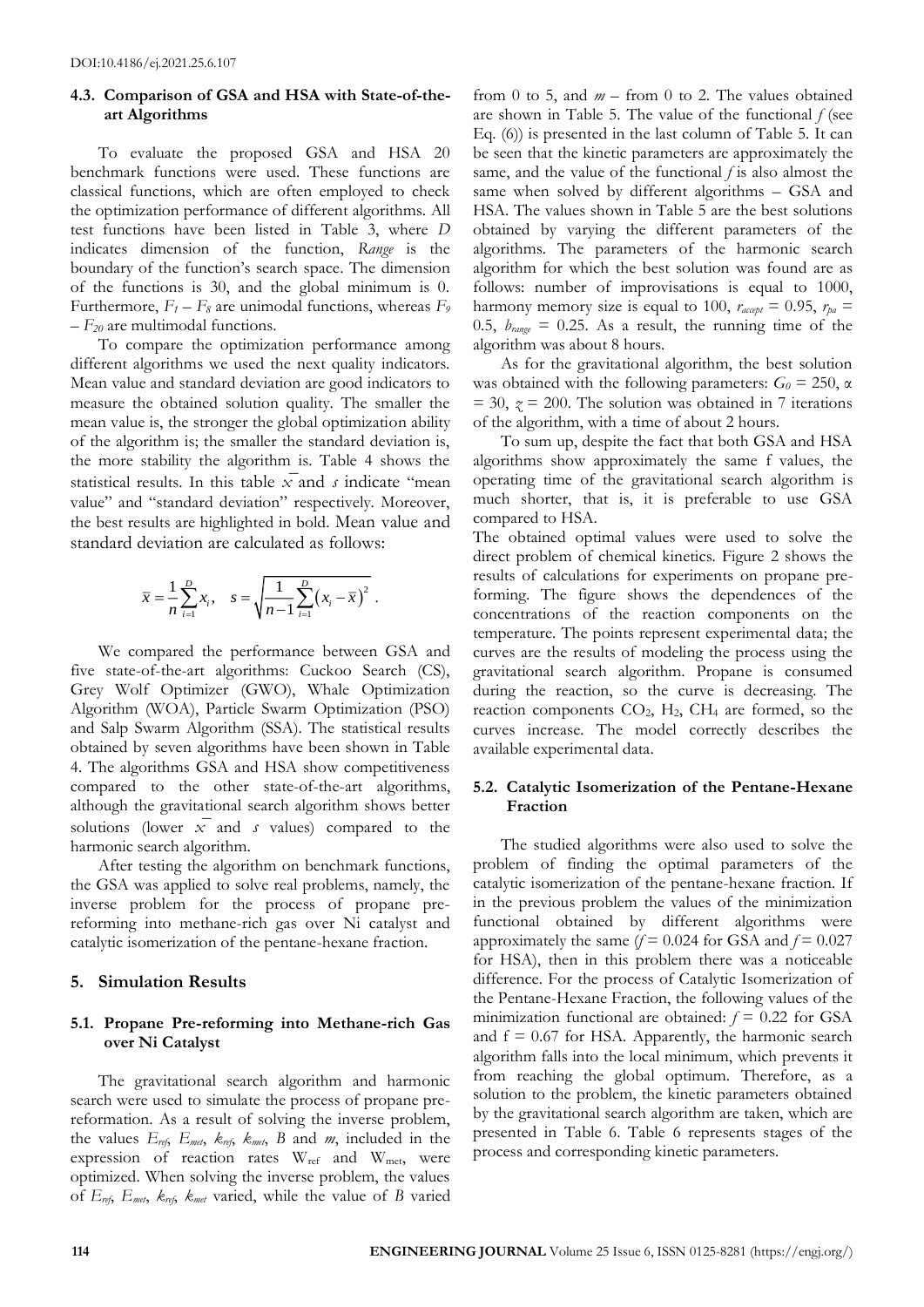Table 3. Benchmark functions.

| Formulation                                                                                                                                            | Range                |
|--------------------------------------------------------------------------------------------------------------------------------------------------------|----------------------|
| $F_1(x) = \sum_{i=1}^{B} x_i^2$                                                                                                                        | $[-100, 100]^{30}$   |
| $F_2(x) = \sum_{i=1}^{6} i \times x_i^2$                                                                                                               | $[-10, 10]^{30}$     |
| $F_3(x) = \sum_{i=1}^{D} \left(10^6\right)^{\frac{i-1}{D-1}} x_i^2$                                                                                    | $[-100, 100]^{30}$   |
| $F_4(x) = \sum_{i=1}^{n} i \times x_i^4$                                                                                                               | $[-1.28, 1.28]^{30}$ |
| $F_5(x) = \max_i \{ x_i , 1 \le i \le D\}$                                                                                                             | $[-100, 100]^{30}$   |
| $F_6(x) = \sum_{i=1}^{1} (\lfloor x_i + 0.5 \rfloor)^2$                                                                                                | $[-100, 100]^{30}$   |
| $F_7(x) = \sum_{i=1}^{6} i \times x_i^4 + random[0,1)$                                                                                                 | $[-1.28, 0.64]^{30}$ |
| $F_8(x) = \sum_{i=1}^{1}  x_i  + \prod_{i=1}^{1}  x_i $                                                                                                | $[-10, 10]^{30}$     |
| $F_9(x) = \sum_{i=1}^{D} \left( \sum_{i=1}^{i} x_i \right)$                                                                                            | $[-100, 100]^{30}$   |
| $F_{10}(x) = \frac{1}{4000} \sum_{i=1}^{D} x_i^2 - \prod_{i=1}^{D} \cos \frac{x_i}{\sqrt{i}} + 1$                                                      | $[-600, 600]^{30}$   |
| $F_{11}(x) = \sum_{i=1}^{12}  x_i \sin(x_i) + 0.1x_i $                                                                                                 | $[-10, 10]^{30}$     |
| $F_{12}(x) = -20 \exp \left(-0.2 \sqrt{\frac{1}{D} \sum_{i=1}^{D} x_i^2}\right) - \exp \left(\frac{1}{D} \sum_{i=1}^{D} \cos 2\pi x_i\right) + 20 + e$ | $[-32, 32]^{30}$     |
| $F_{13}(x) = \sum_{i=1}^{D} x_i^2 + \left(\sum_{i=1}^{D} 0.5 \times i \times x_i\right)^2 + \left(\sum_{i=1}^{D} 0.5 \times i \times x_i\right)^4$     | $[-10, 10]^{30}$     |
| $F_{14}(x) = 0.5 + \frac{\sin^2\left(\sqrt{\sum_{i=1}^{D} x_i^2}\right) - 0.5}{\left(1 + 0.001\left(\sum_{i=1}^{D} x_i^2\right)\right)^2}$             | $[-100, 100]^{30}$   |
| $F_{15}(x) = x_1^2 + 10^6 \sum_{i=1}^{6} x_i^6$                                                                                                        | $[-100, 100]^{30}$   |
| $F_{16}(x) = 10^6 x_1^2 + \sum_{i=1}^{6} x_i^6$                                                                                                        | $[-1,1]^{30}$        |
| $F_{17}(x) = \sum_{i=1}^{D-1} \left[ x_i^2 + 2x_{i+1}^2 - 0.3\cos(3\pi x_i) - 0.4\cos(4\pi x_{i+1}) + 0.7 \right]$                                     | $[-15, 15]^{30}$     |
| $F_{18}(x) = \sum_{i=2}^{6}  x_i ^{i+1}$                                                                                                               | $[-1,1]^{30}$        |
| $F_{19}(x) = 0.1D + 0.1\sum_{i=2}^{D} \cos(5\pi x_i) + \sum_{i=1}^{D} x_i^2$                                                                           | $[-1,1]^{30}$        |
| $F_{20}(x) = 1 - \cos \left( 2\pi \sqrt{\sum_{i=1}^{D} x_i^2} \right) + 0.1 \sqrt{\sum_{i=1}^{D} x_i^2}$                                               | $[-100, 100]^{30}$   |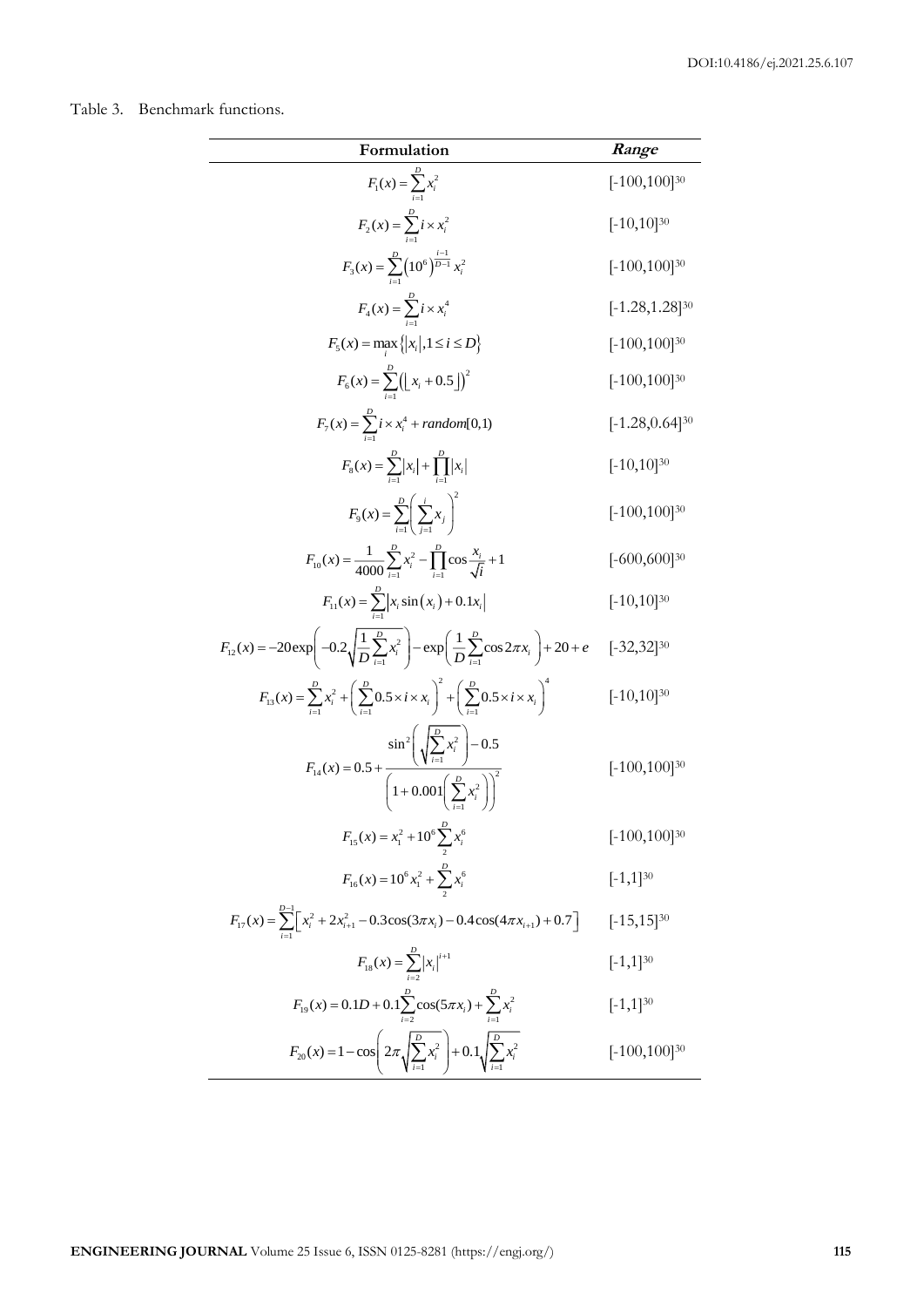| No             |                            | $\mathbf{C}\mathbf{S}$ | <b>GWO</b>            | <b>WOA</b>           | <b>PSO</b>            | <b>SSA</b>            | <b>GSA</b>             | <b>HSA</b>             |
|----------------|----------------------------|------------------------|-----------------------|----------------------|-----------------------|-----------------------|------------------------|------------------------|
| $F_t$          | $\chi$                     | 0                      | $\bf{0}$              | $\bf{0}$             | $\bf{0}$              | $4.81 \cdot 10^{-9}$  | $2.02 \cdot 10^{-10}$  | $-7.58 \cdot 10^{-5}$  |
|                | $\sqrt{s}$                 | $\boldsymbol{0}$       | $\bf{0}$              | $\boldsymbol{0}$     | $\boldsymbol{0}$      | $1.06 \cdot 10^{-9}$  | $1.06 \cdot 10^{-9}$   | $3.01 \cdot 10^{-3}$   |
| F <sub>2</sub> | $\overline{x}$             | $\boldsymbol{0}$       | $\bf{0}$              | $\bf{0}$             | $\boldsymbol{0}$      | $1.03 \cdot 10^{-8}$  | $2.25 \cdot 10^{-2}$   | $-8.44 \cdot 10^{-2}$  |
|                | $\sqrt{s}$                 | $\boldsymbol{0}$       | $\bf{0}$              | $\bf{0}$             | $\bf{0}$              | $2.51 \cdot 10^{-9}$  | 0.15                   | 0.46                   |
| $F_3$          | $\overline{x}$             | $\boldsymbol{0}$       | $\bf{0}$              | $\bf{0}$             | $\boldsymbol{0}$      | $1.46 \cdot 10^{-6}$  | $1.67 \cdot 10^{-1}$   | $1.07 \cdot 10^{-4}$   |
|                | $\sqrt{s}$                 | $\boldsymbol{0}$       | $\bf{0}$              | $\bf{0}$             | $\bf{0}$              | $6.06 \cdot 10^{-5}$  | 1.72                   | $2.5 \cdot 10^{-3}$    |
| F <sub>4</sub> | $\overline{x}$             | $\boldsymbol{0}$       | $\bf{0}$              | $\bf{0}$             | $\bf{0}$              | $1.52 \cdot 10^{-24}$ | $-5.48 \cdot 10^{-4}$  | $-1.41 \cdot 10^{-5}$  |
|                | $\sqrt{s}$                 | $\bf{0}$               | $\bf{0}$              | $\bf{0}$             | $\bf{0}$              | $6.28 \cdot 10^{-25}$ | $2.88 \cdot 10^{-3}$   | $3.79 \cdot 10^{-5}$   |
| $F_5$          | $\overline{x}$             | 16.6                   | $\bf{0}$              | 12.8                 | $3.24 \cdot 10^{-5}$  | 1.27                  | $-2.22 \cdot 10^{-15}$ | $-6.06 \cdot 10^{-11}$ |
|                | $\sqrt{s}$                 | 4.13                   | $\bf{0}$              | 19.4                 | $3.59 \cdot 10^{-5}$  | 1.53                  | $1.49 \cdot 10^{-14}$  | $1.07 \cdot 10^{-9}$   |
| $F_6$          | $\overline{x}$             | $\bf{0}$               | $\bf{0}$              | $\bf{0}$             | $4.67 \cdot 10^{-1}$  | 7.5                   | $1.84 \cdot 10^{-2}$   | $-7.09 \cdot 10^{-2}$  |
|                | s                          | $\boldsymbol{0}$       | $\bf{0}$              | $\bf{0}$             | $9.00 \cdot 10^{-1}$  | 4.35                  | 0.23                   | 0.26                   |
| F <sub>7</sub> | $\overline{x}$             | $9.32 \cdot 10^{-2}$   | $1.32 \cdot 10^{-4}$  | $3.17 \cdot 10^{-4}$ | $4.27 \cdot 10^{-3}$  | $1.87 \cdot 10^{-2}$  | $1.48 \cdot 10^{-2}$   | $-1.23 \cdot 10^{-3}$  |
|                | $\mathcal{S}$              | $3.60 \cdot 10^{-2}$   | $8.97 \cdot 10^{-5}$  | $5.08 \cdot 10^{-4}$ | $2.12 \cdot 10^{-3}$  | $6.01 \cdot 10^{-3}$  | 0.07                   | $2.43 \cdot 10^{-2}$   |
| $F_8$          | $\overline{x}$             | $\bf{0}$               | $\bf{0}$              | $\boldsymbol{0}$     | $\boldsymbol{0}$      | $5.24 \cdot 10^{-1}$  | $1,75.10-10$           | $4.02 \cdot 10^{-4}$   |
|                | $\boldsymbol{\mathcal{S}}$ | $\bf{0}$               | $\bf{0}$              | $\bf{0}$             | $\bf{0}$              | $7.33 \cdot 10^{-1}$  | $1.14 \cdot 10^{-9}$   | $2.44 \cdot 10^{-3}$   |
| F <sub>9</sub> | $\overline{x}$             | $2.72 \cdot 10^{-2}$   | $\bf{0}$              | 75.7                 | $5.67 \cdot 10^{-8}$  | 2.92E-07              | $1.12 \cdot 10^{-1}$   | $-2.42$                |
|                | $\mathcal{S}$              | $2.92 \cdot 10^{-2}$   | $\bf{0}$              | 72.8                 | $7.01 \cdot 10^{-8}$  | $9.01E-08$            | 0.61                   | 13.25                  |
| $F_{10}$       | $\overline{x}$             | $7.45 \cdot 10^{-3}$   | $\bf{0}$              | $4.14 \cdot 10^{-4}$ | $1.88 \cdot 10^{-2}$  | $6.73 \cdot 10^{-3}$  | $5.93 \cdot 10^{-9}$   | $1.11 \cdot 10^{-1}$   |
|                | $\mathcal{S}$              | $1.68 \cdot 10^{-2}$   | $\bf{0}$              | $2.27 \cdot 10^{-3}$ | $1.95 \cdot 10^{-2}$  | $7.17 \cdot 10^{-3}$  | $1.94 \cdot 10^{-8}$   | 1.78                   |
| $F_{11}$       | $\overline{x}$             | $3.89 \cdot 10^{-1}$   | $\bf{0}$              | $\bf{0}$             | $1.29 \cdot 10^{-15}$ | 2.65                  | $-3.45 \cdot 10^{-2}$  | $-5.54 \cdot 10^{-2}$  |
|                | $\mathcal{S}$              | $2.25 \cdot 10^{-1}$   | $\bf{0}$              | $\bf{0}$             | $\bf{0}$              | 1.63                  | 0.05                   | 0.04                   |
| $F_{12}$       | $\overline{x}$             | $\mathbf{2}$           | $\bf{0}$              | $\bf{0}$             | $8.88 \cdot 10^{-1}$  | 2.18                  | $-2.65 \cdot 10^{-10}$ | $4.75 \cdot 10^{-3}$   |
|                | $\boldsymbol{\mathcal{S}}$ | 1.13                   | $\bf{0}$              | $\bf{0}$             | $8.87 \cdot 10^{-1}$  | $5.88 \cdot 10^{-1}$  | $5.15 \cdot 10^{-10}$  | $1.88 \cdot 10^{-2}$   |
| $F_{13}$       | $\chi^2$                   | $2.58 \cdot 10^{-3}$   | $\bf{0}$              | $\bf{0}$             | $1.05 \cdot 10^{-13}$ | $2.65E-10$            | $1.06 \cdot 10^{-1}$   | $1.50 \cdot 10^{-2}$   |
|                | $\boldsymbol{\mathcal{S}}$ | $7.78 \cdot 10^{-3}$   | $\bf{0}$              | $\bf{0}$             | $1.26 \cdot 10^{-13}$ | 9.34E-11              | 0.69                   | 0.16                   |
| $F_{14}$       | $\overline{x}$             | $4.00 \cdot 10^{-2}$   | $3.13 \cdot 10^{-3}$  | $6.65 \cdot 10^{2}$  | $9.07 \cdot 10^{-3}$  | 1.16E-02              | $2.40 \cdot 10^{-1}$   | $-1.53 \cdot 10^{-3}$  |
|                | $\mathcal{S}$              | $2.49 \cdot 10^{-2}$   | $1.47 \cdot 10^{-11}$ | $1.49 \cdot 10^{1}$  | $3.45 \cdot 10^{-3}$  | 2.20E-03              | 2.32                   | 0.61                   |
| $F_{15}$       | $\overline{x}$             | $\boldsymbol{0}$       | $\bf{0}$              | $2.29 \cdot 10^{-3}$ | $\boldsymbol{0}$      | $4.89 \cdot 10^{-9}$  | $2.22 \cdot 10^{-2}$   | $1.33 \cdot 10^{-3}$   |
|                | $\boldsymbol{\mathcal{S}}$ | $\boldsymbol{0}$       | $\bf{0}$              | $1.41 \cdot 10^{-3}$ | $\boldsymbol{0}$      | $8.50 \cdot 10^{-10}$ | 0.12                   | $2.65 \cdot 10^{-3}$   |
| $F_{16}$       | $\chi$ <sup>-</sup>        | $\bf{0}$               | $\boldsymbol{0}$      | $\bf{0}$             | $\pmb{0}$             | $3.21 \cdot 10^{-1}$  | $-9.15 \cdot 10^{-3}$  | $4.57 \cdot 10^{-6}$   |
|                | $\boldsymbol{\mathcal{S}}$ | $\boldsymbol{0}$       | $\boldsymbol{0}$      | $\boldsymbol{0}$     | $\boldsymbol{0}$      | $1.96 \cdot 10^{-1}$  | $7.83 \cdot 10^{-2}$   | $5.66 \cdot 10^{-5}$   |
| $F_{17}$       | $\overline{x}$             | 5.73                   | $\bf{0}$              | $\bf{0}$             | 4.1                   | $1.06 \cdot 10^{-1}$  | $1.57 \cdot 10^{-1}$   | $4.50 \cdot 10^{-4}$   |
|                | $\boldsymbol{\mathcal{S}}$ | 2.27                   | $\bf{0}$              | $\boldsymbol{0}$     | 2.16                  | 2.41                  | $1.20 \cdot 10^{-9}$   | $6.14 \cdot 10^{-3}$   |
| $F_{18}$       | $\overline{x}$             | $\bf{0}$               | $\bf{0}$              | $\bf{0}$             | $\boldsymbol{0}$      | $4.71 \cdot 10^{-8}$  | $7.68 \cdot 10^{-3}$   | $-2.99 \cdot 10^{-3}$  |
|                | $\sqrt{s}$                 | $\bf{0}$               | $\bf{0}$              | $\boldsymbol{0}$     | $\bf{0}$              | $2.28 \cdot 10^{-8}$  | 0.04                   | $4.95 \cdot 10^{-2}$   |
| $F_{19}$       | $\overline{x}$             | $7.39 \cdot 10^{-2}$   | $\bf{0}$              | $\bf{0}$             | $5.37 \cdot 10^{-1}$  | 1.26                  | $\bf{0}$               | $-7.08 \cdot 10^{-7}$  |
|                | $\sqrt{s}$                 | $7.52 \cdot 10^{-2}$   | $\bf{0}$              | $\bf{0}$             | $2.89 \cdot 10^{-1}$  | $2.42 \cdot 10^{-1}$  | $\bf{0}$               | $3.82 \cdot 10^{-5}$   |
| $F_{20}$       | $\overline{x}$             | $7.80 \cdot 10^{-1}$   | $1.13 \cdot 10^{-1}$  | $1.17 \cdot 10^{-1}$ | $4.37 \cdot 10^{-1}$  | $5.23 \cdot 10^{-1}$  | $9.79 \cdot 10^{-2}$   | $-5.12 \cdot 10^{-2}$  |
|                | $\sqrt{s}$                 | $1.88 \cdot 10^{-2}$   | $3.46 \cdot 10^{-2}$  | $5.92 \cdot 10^{-2}$ | $9.64 \cdot 10^{-2}$  | $9.35 \cdot 10^{-2}$  | 0.36                   | 0.37                   |

Table 4. The experimental results for five benchmark functions obtained by 7 metaheuristic algorithms.

Figure 3 represents calculated concentration profiles of individual components in all three reactors (vertical lines separating the profiles characterize the three reactors). Inlet data of the first reactor and outlet data of the last reactor were the only obtained manufacturing data for the reactions (highlighted by markers on figures).

Figure 4 represents the temperature profile in reactors that accounts cooling of the reaction mixture after the second reactor. Gradual increase of temperature witnesses moderate isothermal effect of the isomerization reactions.

It is worth noting that the number of required parameters was 96 (for each of the 48 reaction stages in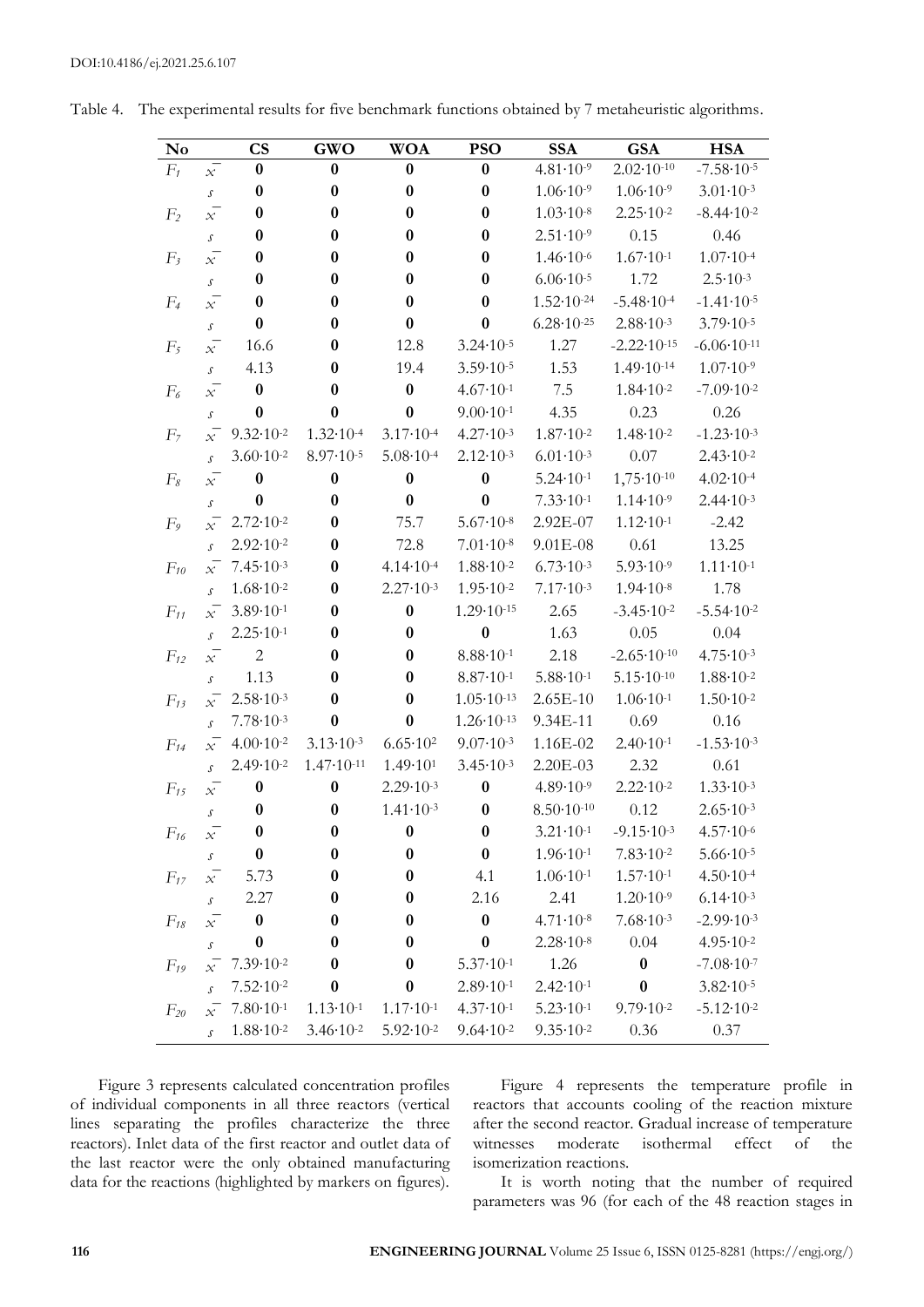Table 6, it was necessary to calculate the values of the activation energy and the pre-exponential factor), but the initial data were only 3 sets of experimental data for 17 observed reaction components, so this problem has an infinite set of solutions. According to Figs. 3 and 4, it can be concluded that the developed kinetic model correctly describes the data not only on the concentrations of the components, but also the temperature of the reaction. The adequacy of the data is also confirmed by the fact that the kinetic parameters of the reaction presented in Table 6 were initially selected experimentally by solving a direct problem, and then refined by varying from the starting point within 30 percent.

Table 5. The values *Eref*, *Emet*, *kref*, *kmet*, *B* and *m* obtained as a result of solving the inverse problem by gravitational search and harmony search algorithms.

|     |       |      | Algorithm Eref, kJ/mol Emet, kJ/mol $k_{ref}$ , (mole·m <sup>-3</sup> ) <sup>m</sup> ·s <sup>-1</sup> $k_{met}$ , s <sup>-1</sup> |  |                                                                 |  |
|-----|-------|------|-----------------------------------------------------------------------------------------------------------------------------------|--|-----------------------------------------------------------------|--|
| GSA | 103.2 | 37.0 | 1010                                                                                                                              |  | $4.6.10^{4}$ $1.07$ $2.2.10^{1}$ $2.4.10^{2}$                   |  |
| HSA | 110.3 | 52.4 | $4.1 \cdot 10^{10}$                                                                                                               |  | $1.9 \cdot 10^6$ $1.10$ $2.2 \cdot 10^{-1}$ $2.7 \cdot 10^{-2}$ |  |

Table 6. Kinetic parameters of the catalytic isomerization of the pentane-hexane fraction. Here are 2-MP is 2-methyl pentane, 3-MP is 3-methyl pentane, 2,2-DMB is 2,2-dimethyl butane, 2,3-DMB is 2,3-dimethyl butane, CH\* is cyclohexane, MCP is methyl cyclopentane, B is benzene.

| $\mathbf{N}\mathbf{o}$ | Reaction                                                                          | E,<br>kJ/mol | $lg(k^{\theta})$ | $\mathbf{N}\mathbf{o}$ | Reaction                                                                                                                  | $E_{\rm s}$<br>kJ/mol | $lg(k^{\theta})$ |
|------------------------|-----------------------------------------------------------------------------------|--------------|------------------|------------------------|---------------------------------------------------------------------------------------------------------------------------|-----------------------|------------------|
| $\mathbf{1}$           | $n-C_5H_{12}\rightarrow$ iso-C <sub>5</sub> H <sub>12</sub>                       | 148.93       | 15.74            | 25                     | $n-C_6H_{14} \rightarrow CH$ (cyclohexane*)<br>$+H2$                                                                      | 129.75                | 9.87             |
| $\overline{2}$         | iso-C <sub>5</sub> H <sub>12</sub> $\rightarrow$ n-C <sub>5</sub> H <sub>12</sub> | 154.28       | 15.92            | 26                     | CH <sup>*</sup> (cyclohexane) $+H_2 \rightarrow n$<br>$C_6H_{14}$                                                         | 88.64                 | 6.83             |
| 3                      | $n-C_6H_{14} \rightarrow 2-MP$                                                    | 143.17       | 7.59             | 27                     | $2-MP \rightarrow MCP+H_2$                                                                                                | 135.45                | 13.17            |
| $\overline{4}$         | $2-MP \rightarrow n-C_6H_{14}$                                                    | 151.41       | 7.68             | 28                     | $MCP + H_2 \rightarrow 2-MP$                                                                                              | 129.29                | 8.31             |
| 5                      | $n-C_6H_{14} \rightarrow 3-MP$                                                    | 150.98       | 18.08            | 29                     | $3-MP \rightarrow MCP + H_2$                                                                                              | 154.54                | 14.86            |
| 6                      | $3-MP \rightarrow n-C_6H_{14}$                                                    | 155.92       | 18.53            | 30                     | $MCP + H_2 \rightarrow 3-MP$                                                                                              | 98.63                 | 10.18            |
| 7                      | $2-MP \rightarrow 3-MP$                                                           | 152.96       | 16.19            | 31                     | $2,2$ -DMB $\rightarrow$ MCP + H <sub>2</sub>                                                                             | 150.29                | 13.80            |
| 8                      | $3-MP \rightarrow 2-MP$                                                           | 149.95       | 16.19            | 32                     | $MCP + H_2 \rightarrow 2,2-DMB$                                                                                           | 102.35                | 6.99             |
| 9                      | $2-MP \rightarrow 2,2$ - DMB                                                      | 127.28       | 11.46            | 33                     | $2,3$ -DMB $\rightarrow$ MCP + H <sub>2</sub>                                                                             | 168.13                | 11.36            |
| 10                     | 2,2- $DMB \rightarrow 2-MP$                                                       | 139.07       | 12.91            | 34                     | $MCP + H_2 \rightarrow 2,3-DMB$                                                                                           | 90.70                 | 6.00             |
| 11                     | $2-MP \rightarrow 2,3$ - DMB                                                      | 64.50        | 5.06             | 35                     | $CP + H_2 \rightarrow n-C_5H_{12}$                                                                                        | 177.32                | 20.89            |
| 12                     | $2,3$ -DMB $\rightarrow$ 2-MP                                                     | 77.06        | 6.97             | 36                     | $n-C_5H_{12} \rightarrow CP + H_2$                                                                                        | 222.90                | 10.85            |
| 13                     | $3-MP \rightarrow 2,2-DMB$                                                        | 146.14       | 10.68            | 37                     | $n-C_4H_{10} \rightarrow$ iso-C <sub>4</sub> H <sub>10</sub>                                                              | 59.80                 | 12.71            |
| 14                     | $2,2$ -DMB $\rightarrow$ 3-MP                                                     | 160.28       | 11.82            | 38                     | iso-C <sub>4</sub> H <sub>10</sub> $\rightarrow$ n-C <sub>4</sub> H <sub>10</sub>                                         | 54.08                 | 11.51            |
| 15                     | $3-MP \rightarrow 2,3-DMB$                                                        | 98.28        | 9.65             | 39                     | $n-C_5H_{12}+H_2 \rightarrow C_3H_8+C_2H_6$                                                                               | 330.28                | 10.48            |
| 16                     | $2,3-DMB \rightarrow 3-MP$                                                        | 105.40       | 10.65            | 40                     | $n-C_5H_{12}+H_2 \rightarrow n-C_4H_{10}+CH_4$                                                                            | 329.06                | 25.18            |
| 17                     | $2,2-DMB \rightarrow 2,3-DMB$                                                     | 3.51         | 3.40             | 41                     | iso-C <sub>5</sub> H <sub>12</sub> + H <sub>2</sub> $\rightarrow$ iso-C <sub>4</sub> H <sub>10</sub> +<br>CH <sub>4</sub> | 284.97                | 30.17            |
| 18                     | $2,3$ -DMB $\rightarrow$ 2,2-DMB                                                  | 4.79         | 3.93             | 42                     | $n-C_6H_{14}$ + $H_2 \rightarrow 2 C_3H_8$                                                                                | 166.32                | 10.24            |
| 19                     | $B+3H_2 \rightarrow CH^*$<br>(cyclohexane)                                        | 180.20       | 30.47            | 43                     | $n-C_6H_{14}$ + $H_2 \rightarrow n-C_5H_{12}$ + CH <sub>4</sub>                                                           | 165.82                | 10.30            |
| 20                     | $CH^*$ (cyclohexane) $\rightarrow$<br>$B+3H2$                                     | 400.43       | 23.00            | 44                     | $n-C_6H_{14}+H_2 \rightarrow n-C_4H_{10}+$<br>$C_2H_6$                                                                    | 112.05                | 9.80             |
| 21                     | $B+3H_2 \rightarrow MCP$                                                          | 187.05       | 26.46            | 45                     | $2-MP + H_2 \rightarrow$ iso-C <sub>4</sub> H <sub>10</sub> +<br>$C_2H_6$                                                 | 265.00                | 24.85            |
| 22                     | $MCP \rightarrow B + 3H_2$                                                        | 300.79       | 25.00            | 46                     | $3-MP + H_2 \rightarrow$ iso-C <sub>5</sub> H <sub>12</sub> + CH <sub>4</sub>                                             | 295.62                | 30.65            |
| 23                     | CH <sup>*</sup> (cyclohexane) $\rightarrow$<br><b>MCP</b>                         | 51.08        | 3.164            | 47                     | $2,2-DMB+H_2 \rightarrow iso-C_5H_{12}+$<br>CH <sub>4</sub>                                                               | 294.00                | 4.40             |
| 24                     | $MCP \rightarrow CH^*$<br>(cyclohexane)                                           | 341.89       | 2.80             | 48                     | $2,3$ -DMB+ $H_2 \rightarrow$ iso-C <sub>5</sub> H <sub>12</sub> +<br>CH <sub>4</sub>                                     | 278.81                | 19.84            |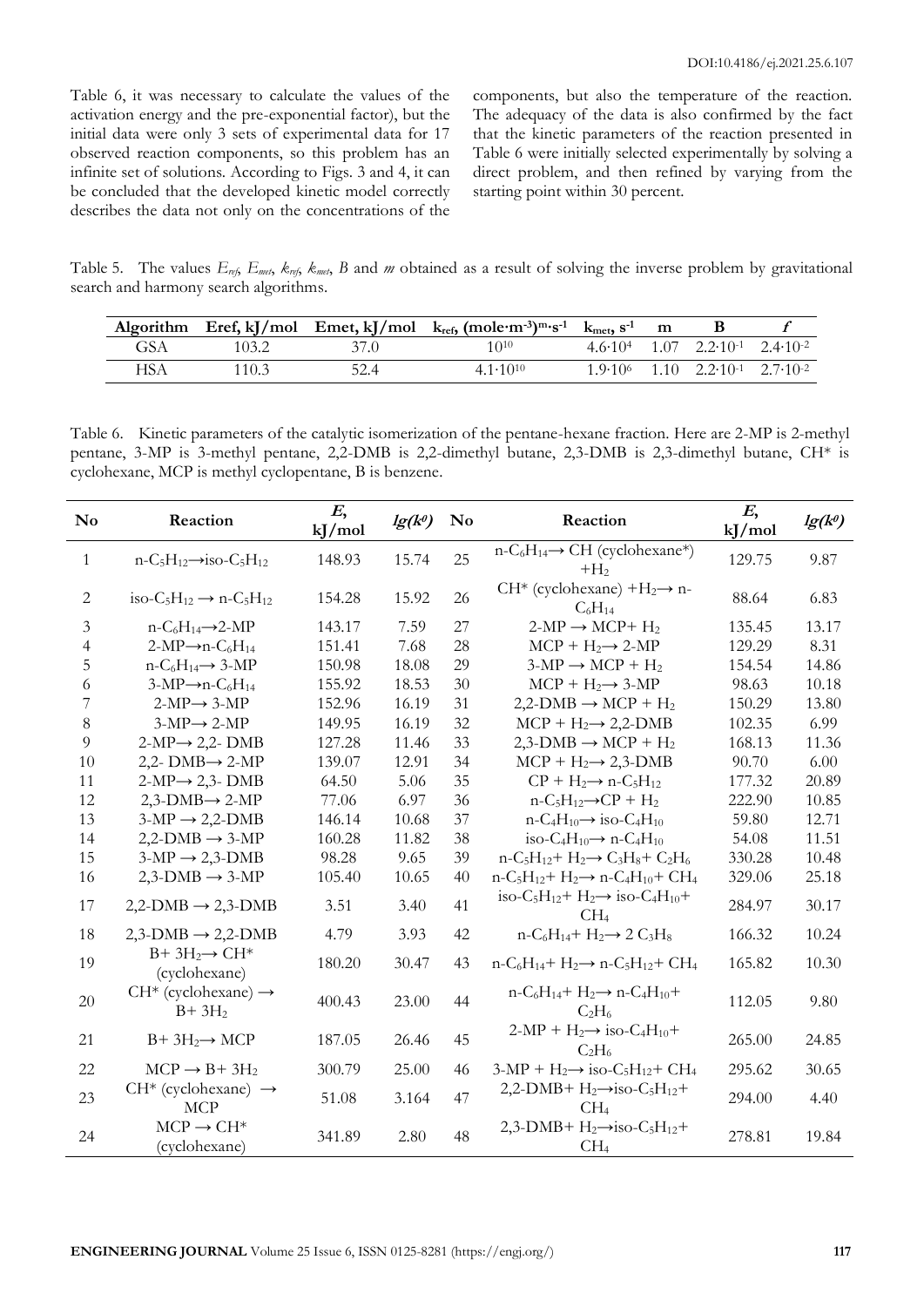

Fig. 2. Temperature dependences of the output concentrations of propane  $C_3H_8$ , methane CH<sub>4</sub>, hydrogen H<sub>2</sub> and CO<sup>2</sup> in the process of propane pre-reforming. Experimental conditions: 220-380 °C, GHSV 4000 h-1 , 1 bar pressure, reaction mixture: 25 vol. % C3H8, 75 vol. % H2O. Concentrations of the gas components on the figure are given on the dry basis. Points are experimental concentrations ("exp"-index), lines are simulated concentrations ("calc"-index).



Fig. 3. 2,3-dimethyl butane  $(2,3-DMB)$ , n-hexane  $(n-C<sub>6</sub>H<sub>14</sub>)$ , 3-methyl pentane  $(3-MP)$ , 2-methyl pentane  $(2-MP)$ and ethane (C3H8) concentrations profiles. Vertical lines correspond to the reactor section zones I, II and III.

#### **6. Conclusions**

This study shows the application of two heuristic algorithms - the gravitational search algorithm and the harmonic search algorithm - for solving inverse problems of chemical kinetics. At first, the effectiveness of the algorithms was tested on benchmark functions, where the best solution was demonstrated by the gravitational search algorithm compared to the harmony search algorithm according to the mean value and standard

deviation criteria. Further, these algorithms were used to find the kinetic parameters of the propane pre-reforming reaction on the Ni-catalyst and catalytic isomerization of the pentane-hexane fraction. In first problem, both algorithms showed approximately the same result, apparently because there are only 6 optimized parameters in this problem. However, for the searching problem for the isomerization parameters of the pentane-hexane fraction, the results of the gravitational algorithm far exceed the results of the harmonic search algorithm.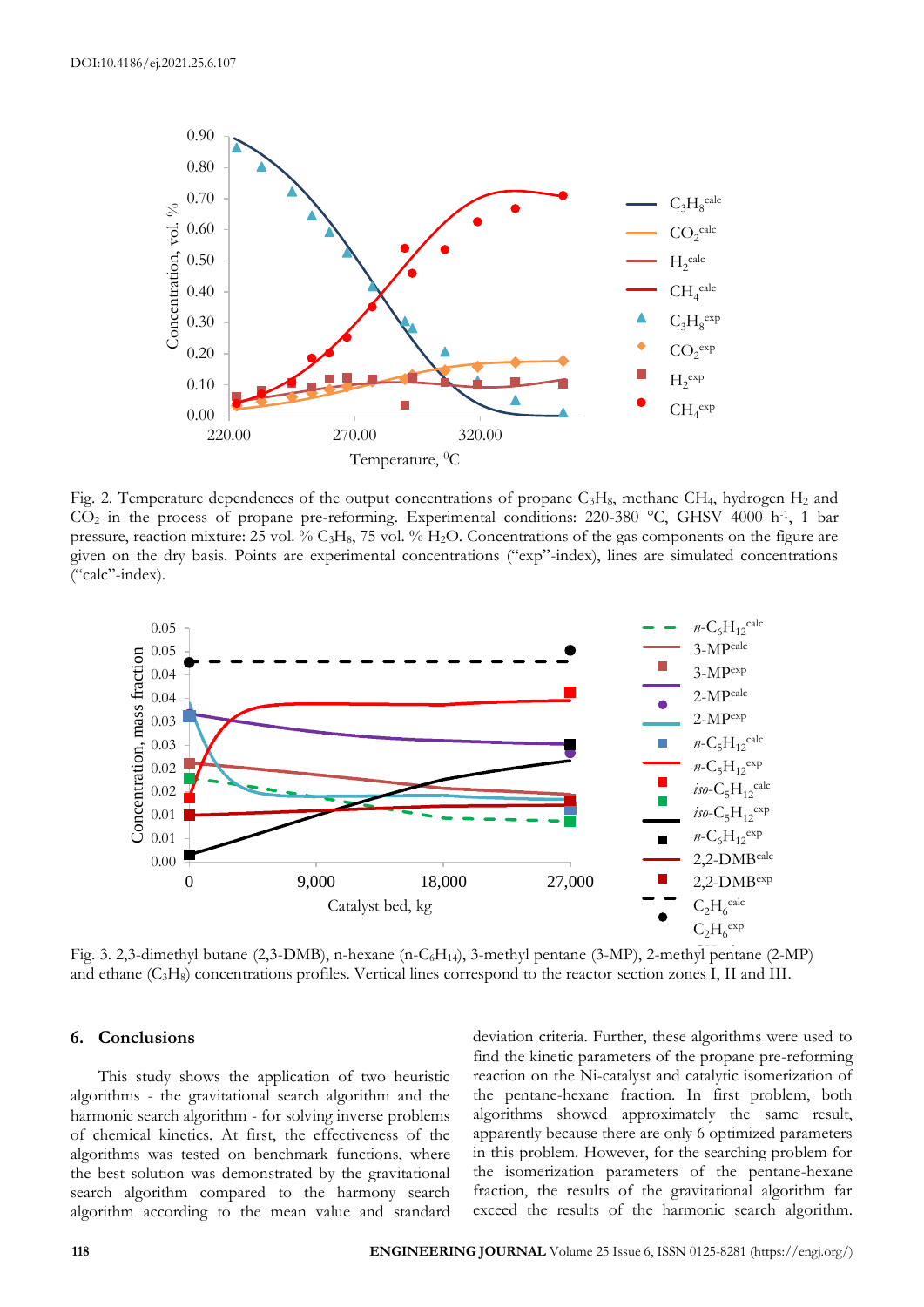Apparently, this is since there is large-scale problem - 96 parameters. The calculations showed that both algorithms take place when solving optimization problems, however, the harmony search algorithm is better used on low-dimensional problems, while the gravitational search algorithm gives good results on various-scale problems in a sufficient acceptable time. According to the results, GSA can offer better solutions for studied inverse problems of chemical kinetics than the HSA in terms of solutions quality and computational efficiency.



Fig. 4. Temperature profile. Vertical lines correspond to the reactor section zones I-III. The dots marked as Texp represent industrial data, and the Tcalc line shows the numerical solution of Eq. (8) to describe the reaction temperature.

Thus, as a result of this work, a software package has been developed that solves inverse problems of chemical kinetics by two heuristic methods. The programs are written in the Python programming language in the PyCharm development environment. The following libraries were used: numpy, scipy, matplotlib. In the future, this software package is planned to be supplemented with other optimization methods, as well as to solve the problems of modeling new chemical processes.

#### **Acknowledgement**

The reported study was funded by RFBR (project number 19-37-60014) and Russian Science Foundation grant (project number 21-71-20047).

#### **References**

- [1] Z. Yiying and J. Zhigang, "Group teaching optimization algorithm: A novel metaheuristic method for solving global optimization problems," *Expert Systems with Applications*, vol. 148, p. 113246, 2020.
- [2] M. Nazarahari, E. Khanmirza, and S. Doostie "Multi-objective multi-robot path planning in

continuous environment using an enhanced genetic algorithm," *Expert Systems with Applications*, vol. 115, pp. 106-120, 2019.

- [3] Y. Kuroki, G. S. Young, and S. E. Haupt, "UAV navigation by an expert system for contaminant mapping with a genetic algorithm," *Expert Systems with Applications*, vol. 37, no. 6, pp. 4687-4697, 2010.
- [4] A. Zareie, A. Sheikhahmadi, and M. Jalili, "Identification of influential users in social network using gray wolf optimization algorithm," *Expert Systems with Applications*, vol. 142, p. 112971, 2020.
- [5] K. V. Kazantsev, L. Bikmetova, O. Dzhikiya, M. Smolikov, and A. S. Belyi, "Particle swarm optimization for inverse chemical kinetics problem solving as applied to n-hexane isomerization on sulfated zirconia catalysts," *Procedia Engineering*, vol. 152, pp. 34-39, 2016.
- [6] P. C. Pontes and C. P. Naveira-Cotta "Inverse problem analysis for identification of reaction kinetics constants in microreactors for biodiesel synthesis," *Journal of Physics: Conference Series*, vol. 745, p. 032101, 2016.
- [7] I. Gubaydullin, L. Enikeeva, and L. R. Naik, "Software module of Mathematical Chemistry weblaboratory for studying the kinetics of oxidation of 4-tert-butyl-phenol by aqueous solution of H202 in the presence of titanosilicates," *Engineering Journal*, vol. 20, no. 5, pp. 263-270, 2016.
- [8] L. F. Akhmadullina, L. V. Enikeeva, and I. M. Gubaydullin, "Numerical methods for reaction kinetics parameters: Identification of lowtemperature propane conversion in the presence of methane," *Procedia Engineering*, vol. 201, pp. 612-616, 2017.
- [9] I. Ryzhikov, C. Brester, and E. Semenkin "Multiobjective dynamical system parameters and initial value identification approach in chemical disintegration reaction modelling," in *ICINCO 2017 - Proceedings of the 14th International Conference on Informatics in Control, Automation and Robotics*, 2017, vol. 1, pp. 497-504.
- [10] A. Taghipour and A. Naderifar "Kinetic modeling of vacuum residue thermal cracking in the visbreaking process using multiobjective optimization," *Energy Technol*., vol. 3, pp. 758 –767, 2015.
- [11] J. Cutillas-Lozano and D. Gimenez "Using hyperheuristics to improve the determination of the kinetic constants of a chemical reaction in heterogeneous phase," in *Procedia Computer Science, ICCS 2014. 14th International Conference on Computational Science*, 2014, vol. 29, pp. 1345–1355.
- [12] T. Ganesan, I. Elamvazuthi, Ku Shaari, Ku Zilati, and P. Vasant, "Swarm intelligence and gravitational search algorithm for multi-objective optimization of synthesis gas production," *Appl. Energy*, vol. 103, pp. 368–374, 2013.
- [13] S. Ma, Y. Dong, Z. Sang, and S. Li., "An improved AEA algorithm with Harmony Search (HSAEA)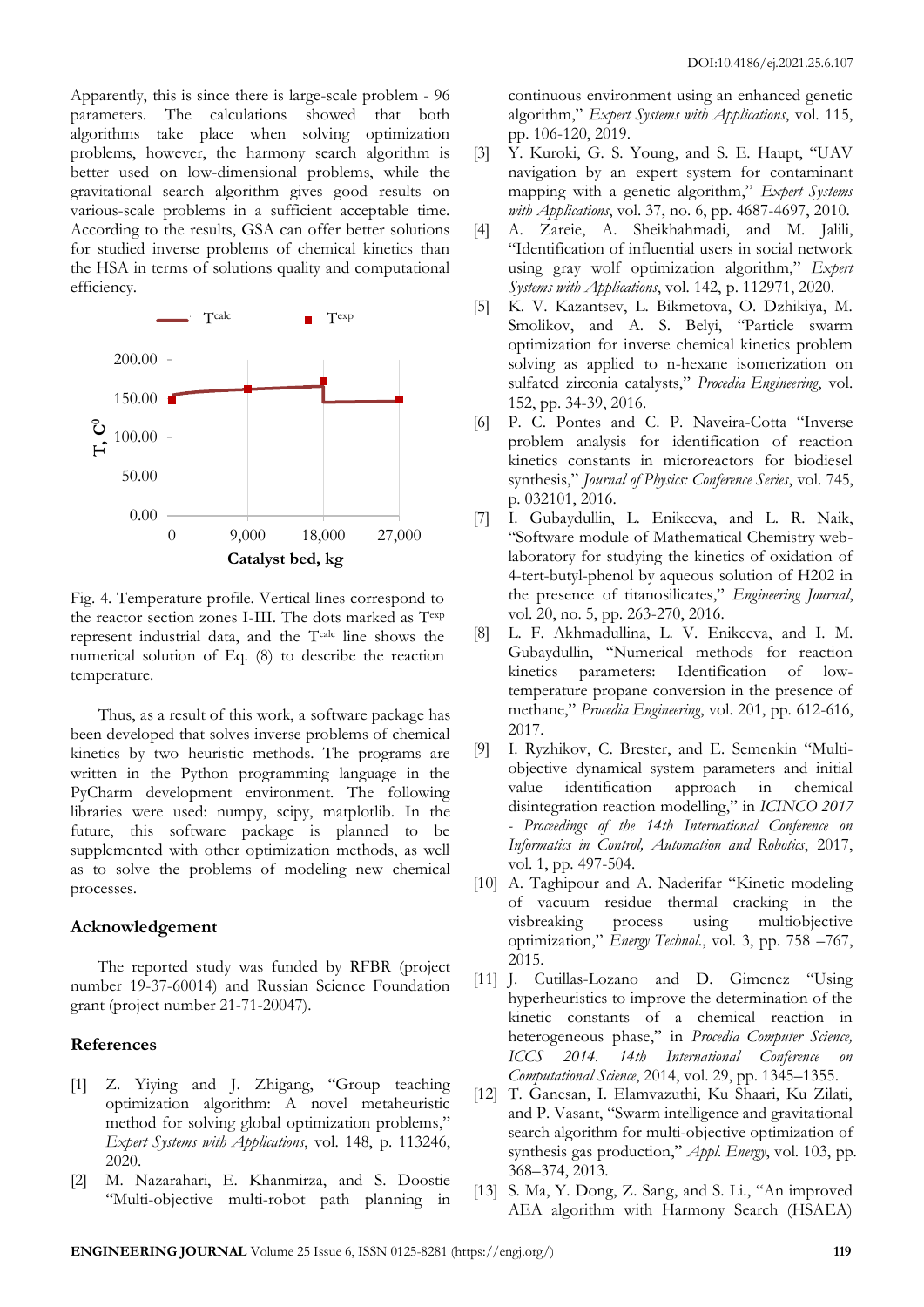and its application in reaction kinetic parameter estimation," *Applied Soft Computing*, vol. 13, no. 8, pp. 3505–3514, 2013.

- [14] A. Bhattacharya and P. K. Roy, "Solution of multiobjective optimal powerflow using gravitational search algorithm," *IET Gener., Transm. Distrib.*, vol. 6, no 8, pp. 751–763, 2012.
- [15] M. S. Jahan and N. Amjady, "Solution of large-scale security constrained optimal power flow by a new bi-level optimisation approach based on enhanced gravitational search algorithm," *IET Gener., Transm. Distrib.*, vol. 7, no. 12, 2013.
- [16] S. Duman, U. Guvenc, Y. Sönmez, and N. Yörükeren, "Optimal powerflow using gravitational search algorithm," *Energy Convers. Manag.*, vol. 59, pp. 86–95, 2012.
- [17] J. Sarker and S. K. Goswami, "Solution of multiple UPFC placement problems using Gravitational Search Algorithm," *Int. J. Electr. Power Energy Syst.*, vol. 55, pp. 531–541, 2014.
- [18] B. Shaw, V. Mukherjee, and S. P. Ghoshal, "Solution of reactive power dispatch of power systems by an opposition-based gravitational search algorithm," *Int. J. Electr. Power Energy Syst.*, vol. 55, pp. 29–40, 2014.
- [19] S. Mondal, A. Bhattacharya, and S. H. nee Dey, "Multi-objective economic emission load dispatch solution using gravitational search algorithm and considering wind power penetration," *Int. J. Electr. Power Energy Syst.*, vol. 44, no. 1, pp. 282–292, 2013.
- [20] T. Niknam, M. R. Narimani, R. Azizipanah-Abarghooee, and B. Bahmani-Firouzi, "Multiobjective optimal reactive power dispatch and voltage control: a new opposition-based selfadaptive modified gravitational search algorithm," *Syst. J. IEEE*, vol. 7, no. 4, pp. 742–753, 2013.
- [21] S. Jiang, Z. Ji, and Y. Shen, "A novel hybrid particle swarm optimization and gravitational search algorithm for solving economic emission load dispatch problems with various practical constraints," *Int. J. Electr. Power Energy Syst.*, vol. 55, pp. 628–644, 2014.
- [22] T. Chakraborti and A. Chatterjee, "A novel binary adaptive weight GSA based feature selection for face recognition using local gradient patterns, modified census transform, and local binary patterns," *Eng. Appl. Artif. Intell.*, vol. 33, pp. 80–90, 2014.
- [23] X. Han, X. Xiong, and F. Duan, "A new method for image segmentation based on BP neural network and gravitational search algorithm enhanced by cat chaotic mapping," *Appl. Intell.*, vol. 43, no. 4, pp. 855–873, 2015.
- [24] E. Rashedi, E. Rashedi, and H. Nezamabadipour, "A comprehensive survey on gravitational search algorithm," *Swarm and Evolutionary Computation*, vol. 41, pp. 141-158, 2018.
- [25] P. Jaeyoung, K. Soonyoung, K. Minho, and H. Soohee, "A cascaded improved harmony search for

line impedance estimation in a radial power system," *IFAC-PapersOnLine*, vol. 50, pp. 3368 – 3375, 2017.

- [26] H. Rezaie, M. H. Kazemi-Rahbar, B. Vahidi, and H. Rastegar, "Solution of combined economic and emission dispatch problem using a novel chaotic improved harmony search algorithm," *Journal of Computational Design and Engineering*, vol. 6, no. 3, pp. 447–467, 2018.
- [27] S. I. Uskov, D. I. Potemkin, N. Kamboj, P. V. Snytnikov, V. P. Pakharukova, L. V. Enikeeva, I. M. Gubaydullin, and I. Hussainova, "Fibrous aluminabased Ni-MOx  $(M = Mg, Cr, Ce)$  catalysts for propane pre-reforming," *Materials Letters*, vol. 257, p. 126741, 2019.
- [28] S. I. Uskov, L. V. Enikeeva, D. I. Potemkin, V. D. Belyaev, P. V. Snytnikov, I. M. Gubaidullin, V. A. Kirillov, and V. A. Sobyanin, "Kinetics of lowtemperature steam reforming of propane in a methane excess on a Ni-based catalyst," *Catalysis in Industry*, vol. 9, pp. 104–109, 2017.
- [29] S. I. Uskov, D. I. Potemkin, L. V. Enikeeva, P. V. Snytnikov, I. M. Gubaydullin, and V. A. Sobyanin, "Propane pre-reforming into methane-rich gas over Ni catalyst: Experiment and kinetics elucidation via genetic algorithm," *Energies*, vol. 13, p. 3393, 2020.
- [30] I. Gubaydullin, K. Koledina, and L. Sayfullina, "Mathematical modeling of induction period of the olefins hydroalumination reaction by diisobutylaluminiumchloride catalyzed with Cp2ZrCl2," *Engineering Journal*, vol. 18, no. 1, pp. 13- 24, 2014.
- [31] L. Enikeeva, I. Gubaydullin, and S. Khursan, "Numerical modeling of intramolecular transformations of ortho, meta-substituted aromatic nitroso oxides," *Journal of Physics: Conference Series*, vol. 1096, p. 012069, 2018.
- [32] A. G. Faskhutdinov, R. I. Faskhutdinova, I. A. Arefyev, and L. V. Enikeeva, "Numerical simulation of the catalytic process of isomerization of pentane-hexane cut," *Journal of Physics: Conference Series*, vol. 1368, p. 042016, 2019.
- [33] C. Koncsag, I. A. Tutun, and C. Safta, "Study of C5/C6 isomerization on Pt/H-zeolite catalyst in industrial conditions," *Ovidius University Annals of Chemistry*, vol. 22, pp. 102-106, 2011.
- [34] K. F. Koledina and I. M. Gubaidullin, "Kinetics and mechanism of olefin catalytic hydroalumination by organoaluminum compounds," *Journal of Physical Chemistry*, vol. 90, pp. 914–921, 2016.
- [35] K. F. Koledina, I. M. Gubaidullin, S. N. Koledin, A. R. Baiguzina, L. I. Gallyamova, and R. I. Khusnutdinov, "Kinetics and mechanism of the synthesis of benzylbutyl ether in the presence of copper-containing catalysts," *Russ. J. Phys. Chem,* vol. 93, pp. 2146–2151, 2019.
- [36] L. F. Nurislamova, I. M. Gubaydullin, K. F. Koledina, and R. R. Safin, "Kinetic model of the catalytic hydroalumination of olefins with